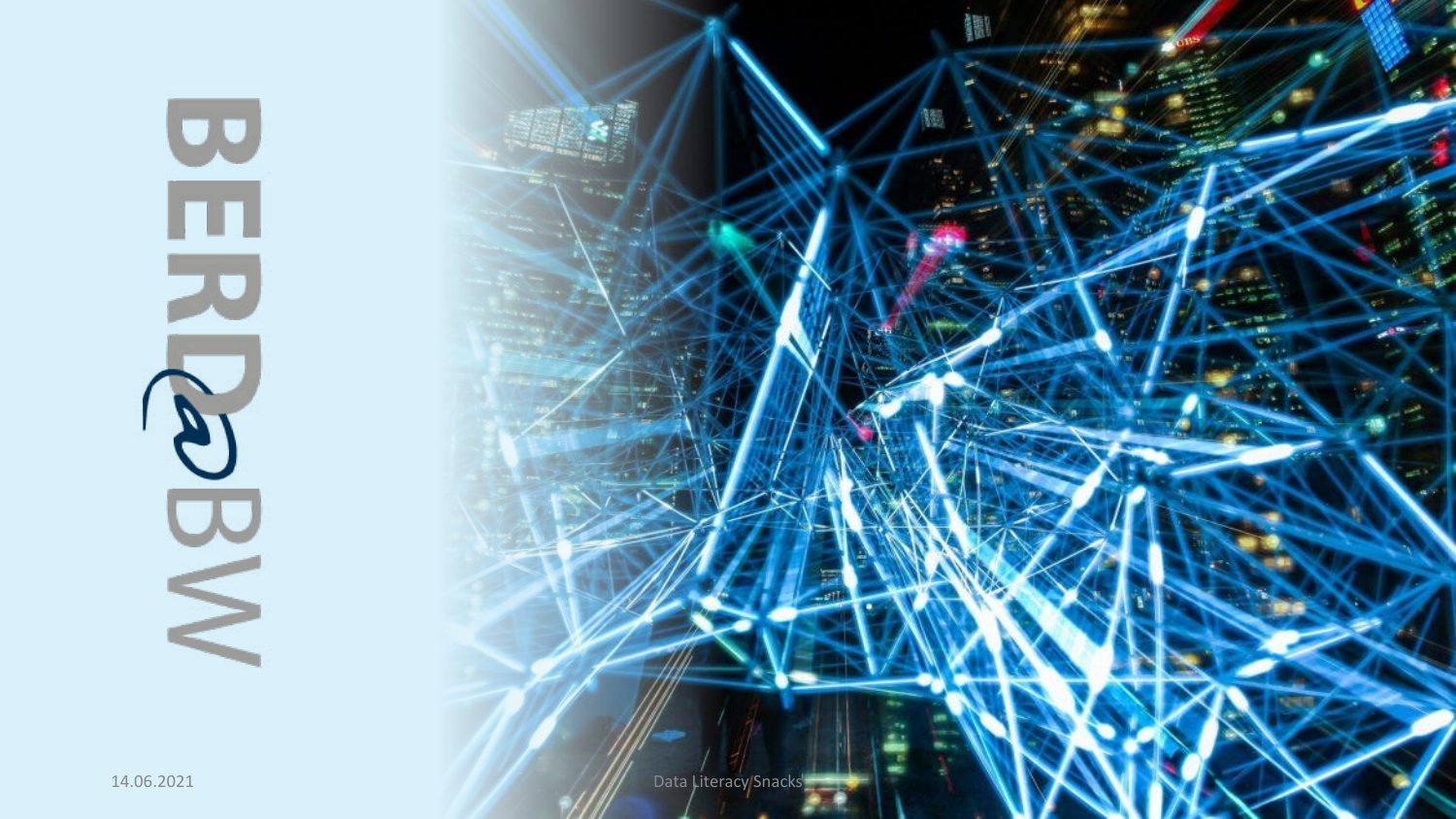

## Privacy Law Basics for Research Data

BERD@BW Data Literacy Snack, 09.06.2021



Except where otherwise noted, this work is licensed under a Except where otherwise hoted, this work is heensed driver a large Lars Oberländer, Mannheim University Library<br>[Creative Commons Attribution 4.0 International License](https://creativecommons.org/licenses/by/4.0/)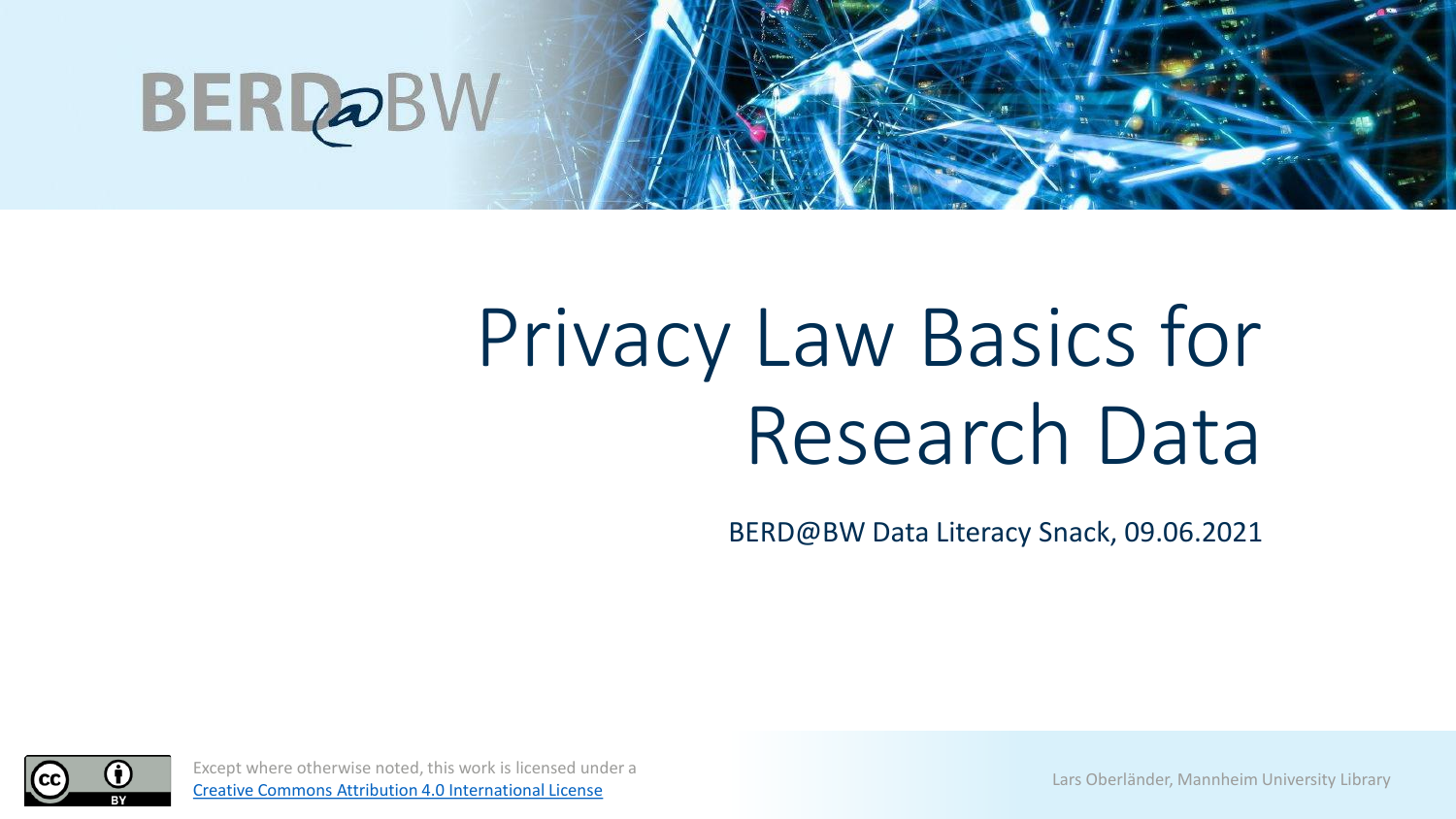

What is privacy law?........................................1 Legal Sources, Privacy, Personal Data and **Identifiability** 

What are the basics of data protection?.........2 Duties, Principles and Privileges for Science

How do I apply these principles?.....................3 Usecase, Data Protection around the research data cycle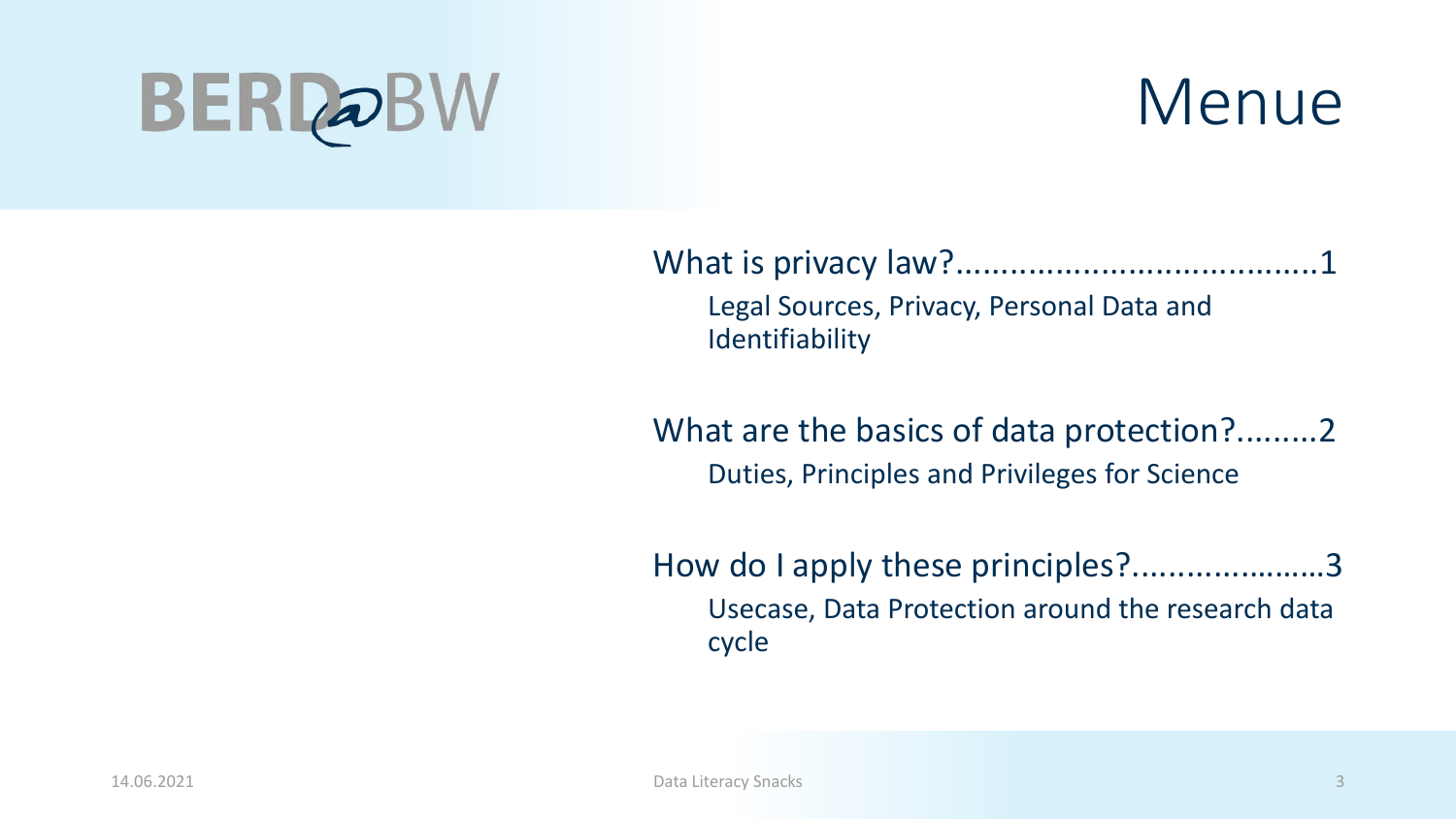

- legal sources - GDPR GG BDSG GG LHG BW LDSG BW LVwVfG BW LDSG RLP**BStatG**  $\boldsymbol{\S}$  $\S$  $\boldsymbol{\S}$ PolG BW  $\S$ HmbDSG  $\boldsymbol{\S}$ BbgDSG  $\S$  $\boldsymbol{\S}$ **HDSG CFR** AEUV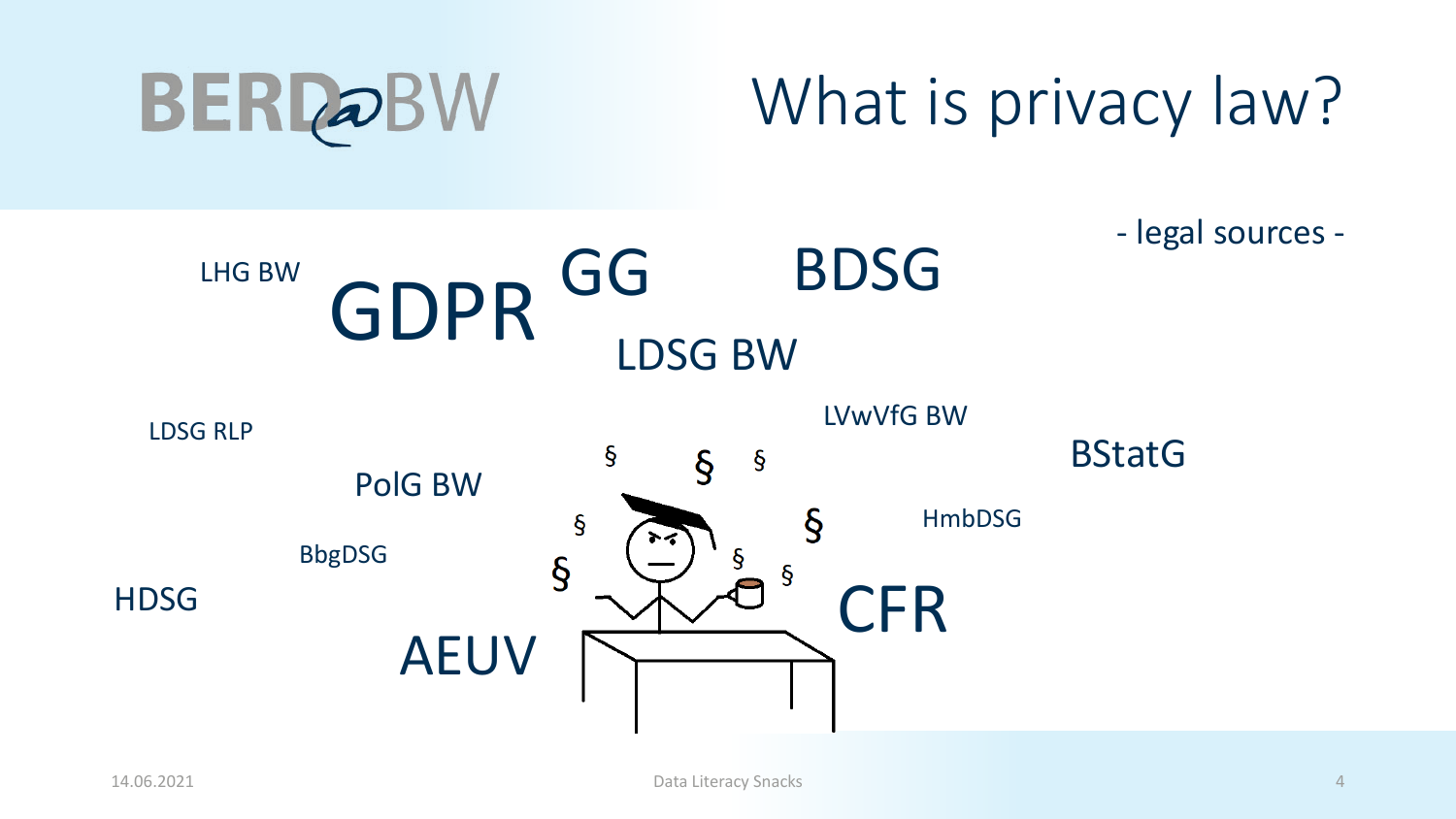

- legal sources -

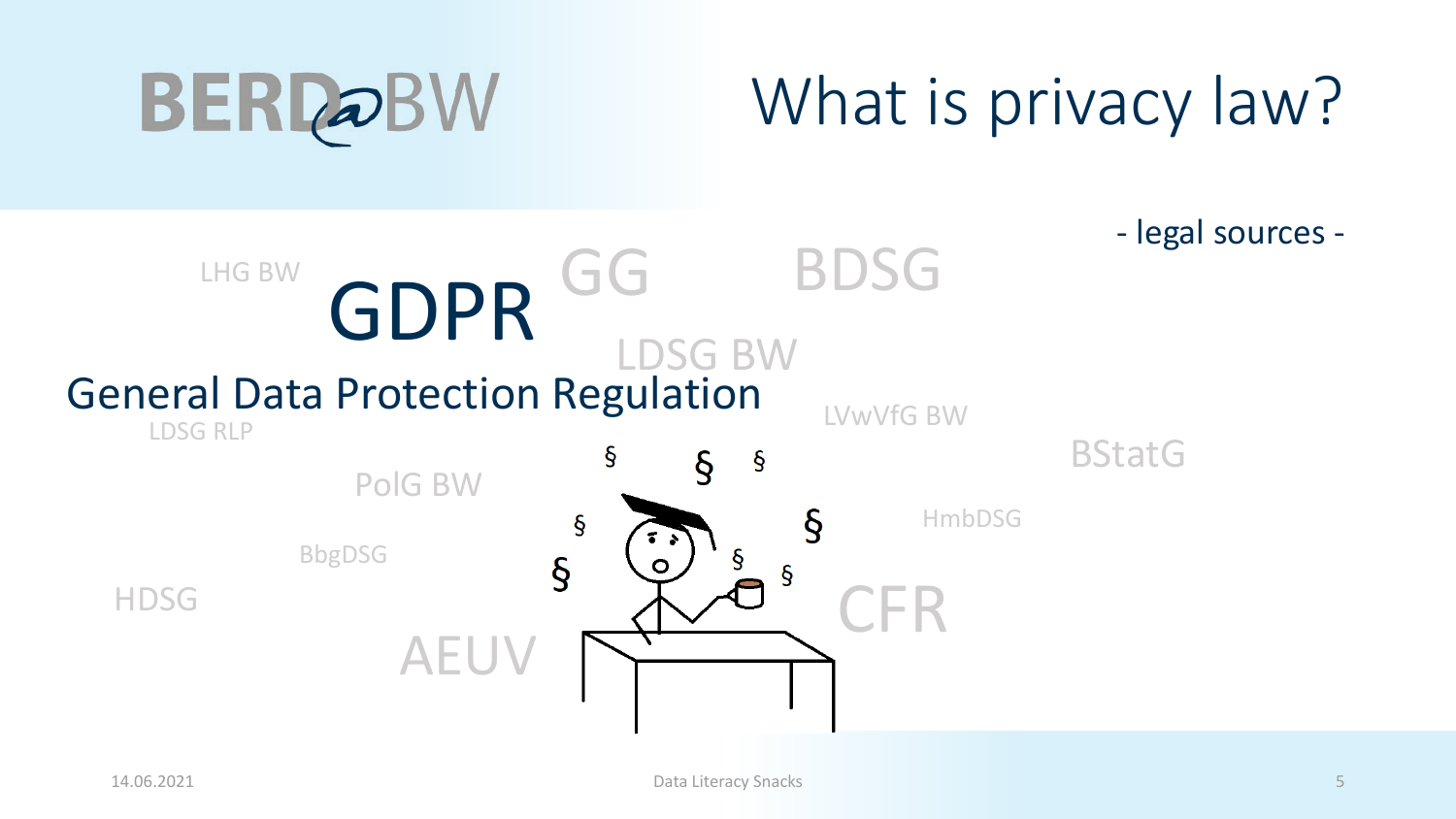

- Data protection -

*"The protection of natural persons in relation to the processing of personal data is a fundamental right."* 

- GDPR, Recital 1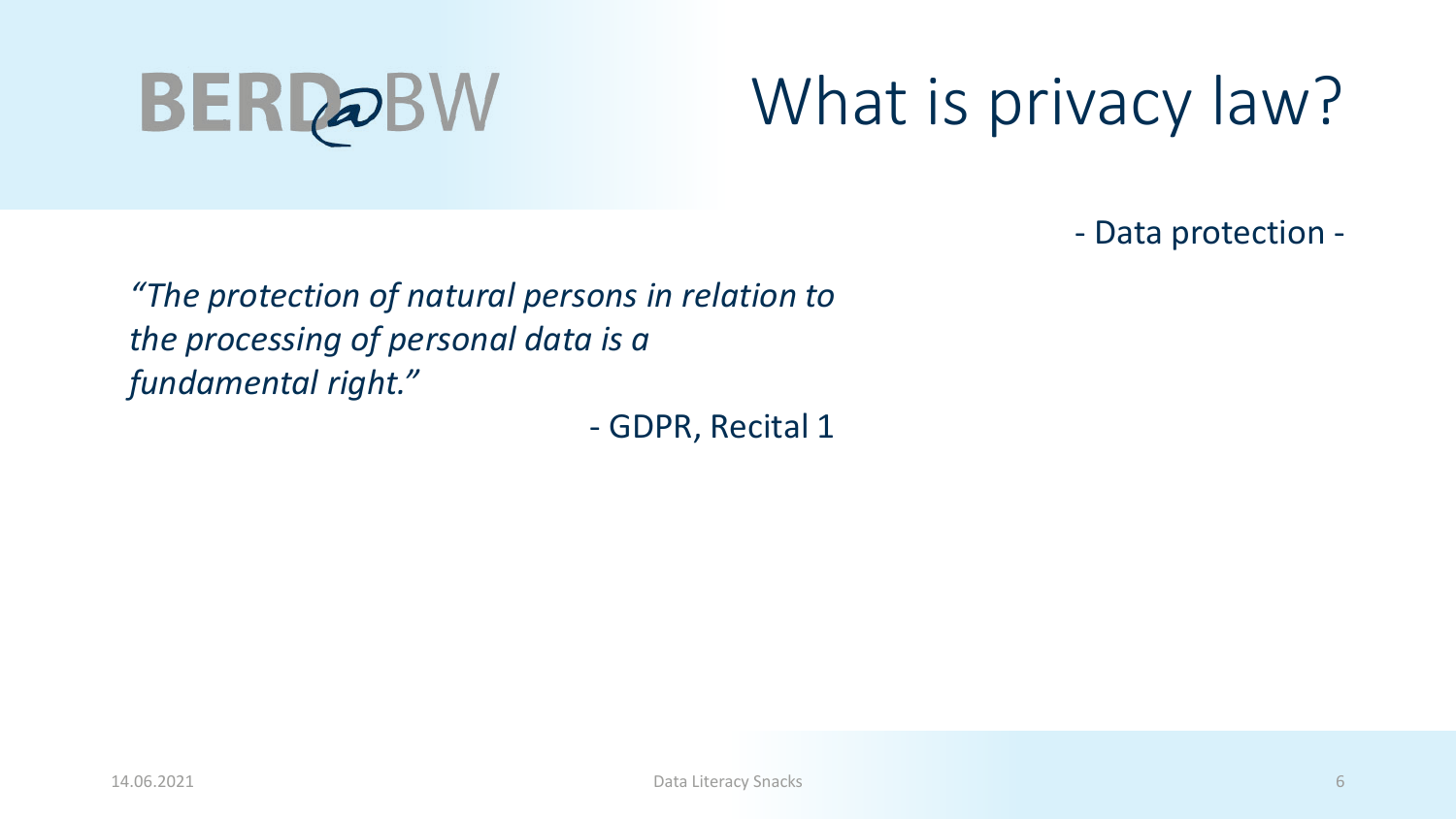

- personal data and identifiability -

*"The protection of natural persons in relation to the processing of personal data is a fundamental right."* 

- GDPR, Recital 1

*"'personal data' means any information relating to an identified or identifiable natural person[…]"*

Art. 4 (1) GDPR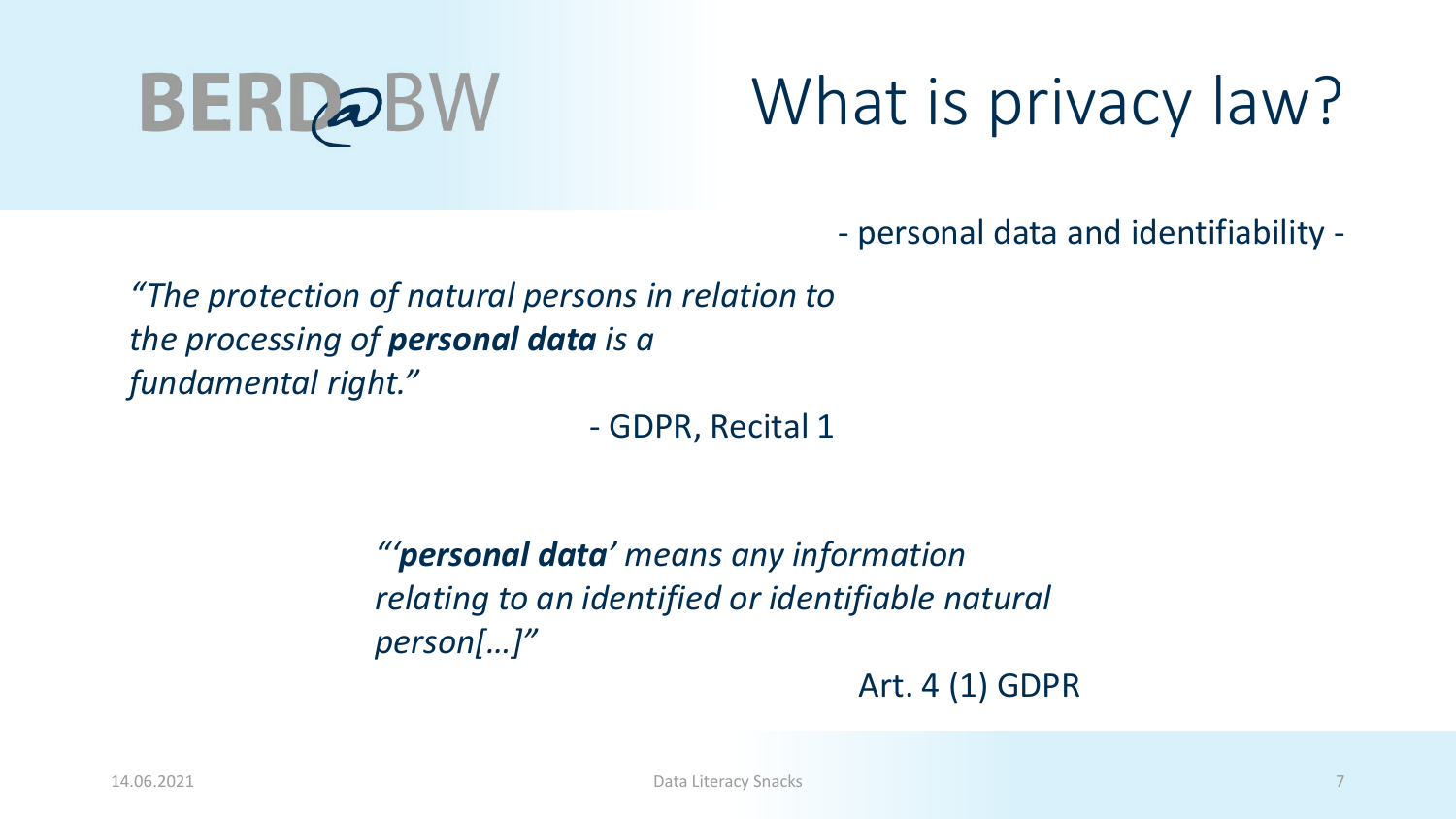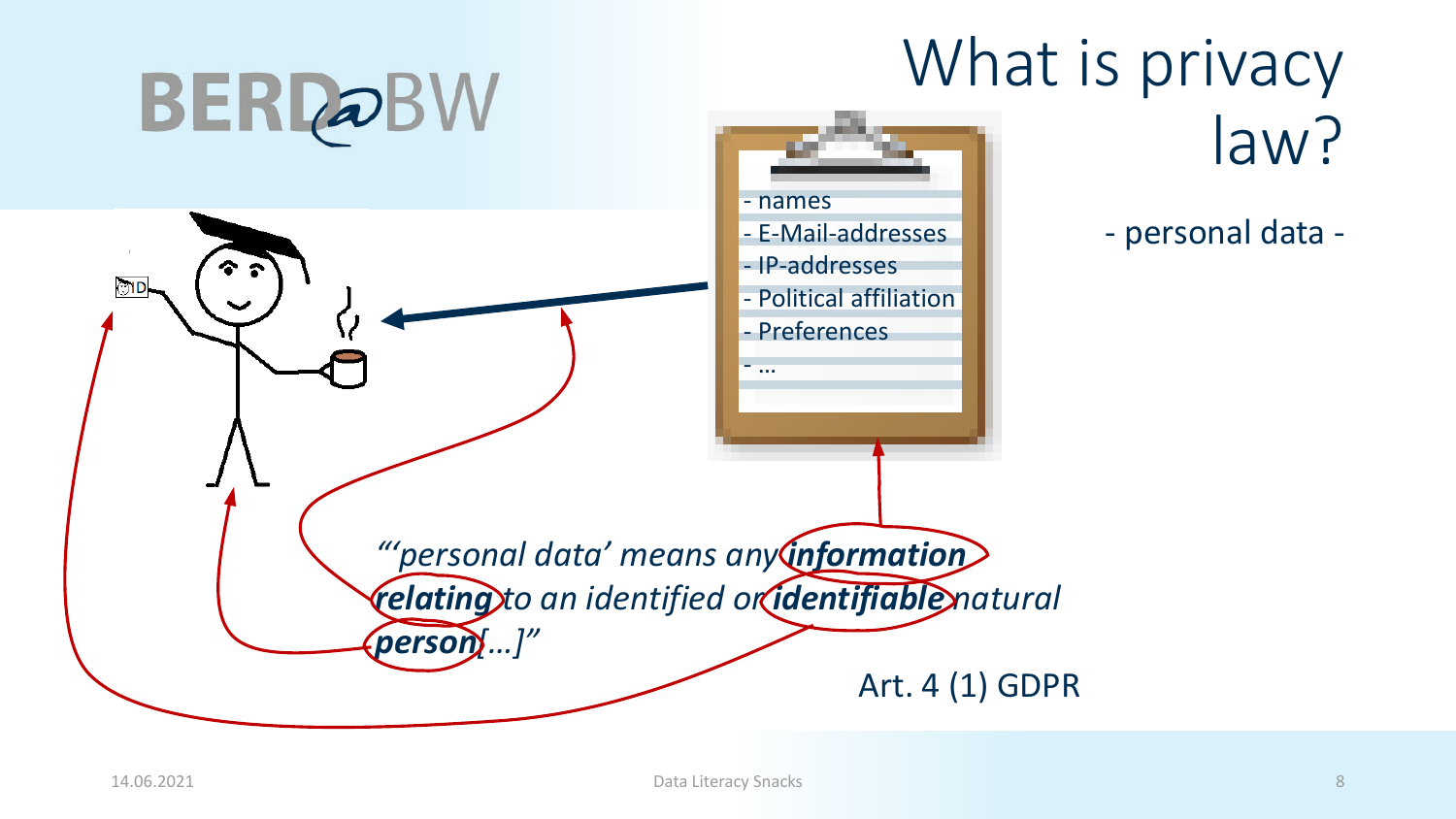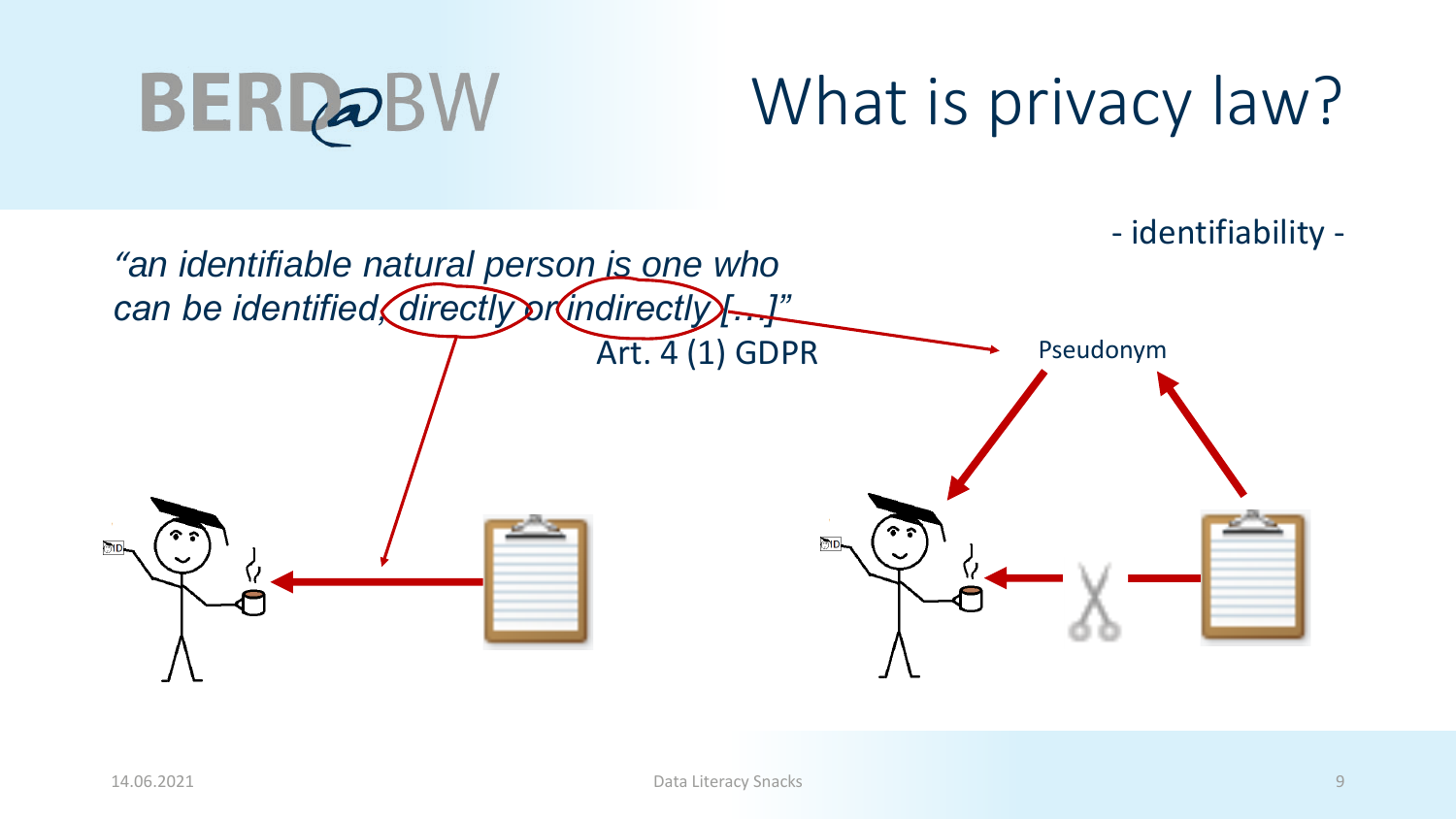**BERDOBW** 

- anonymus data -

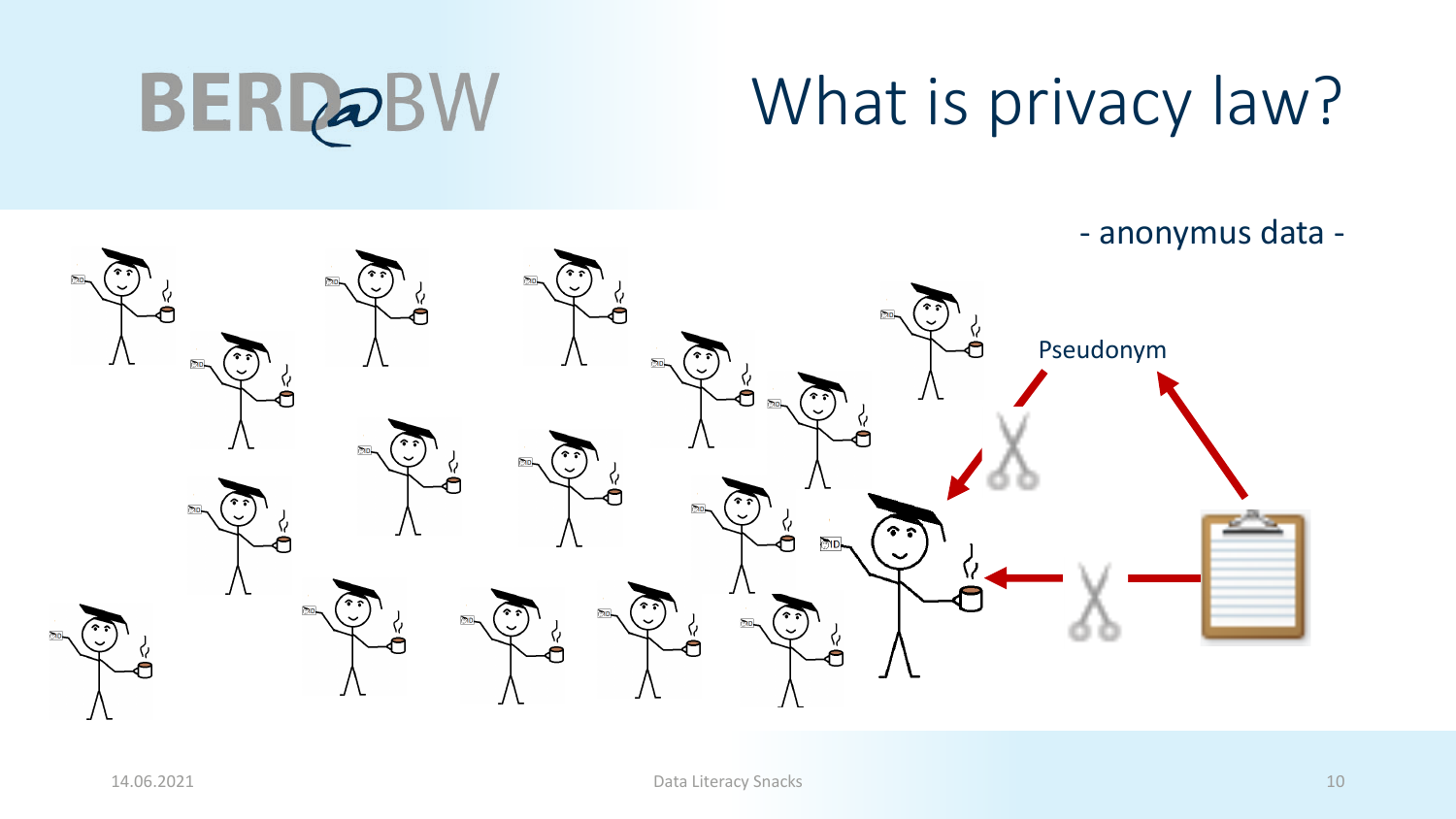

- principles -

Article 5 GDPR:

- *"Personal data shall be:"*
- − purpose limitation
- − fairness
- − lawfullness
- − data minimisation
- − storage limitation
- − transparency
- − integrity and confidentiality
- − accuracy
- − accountability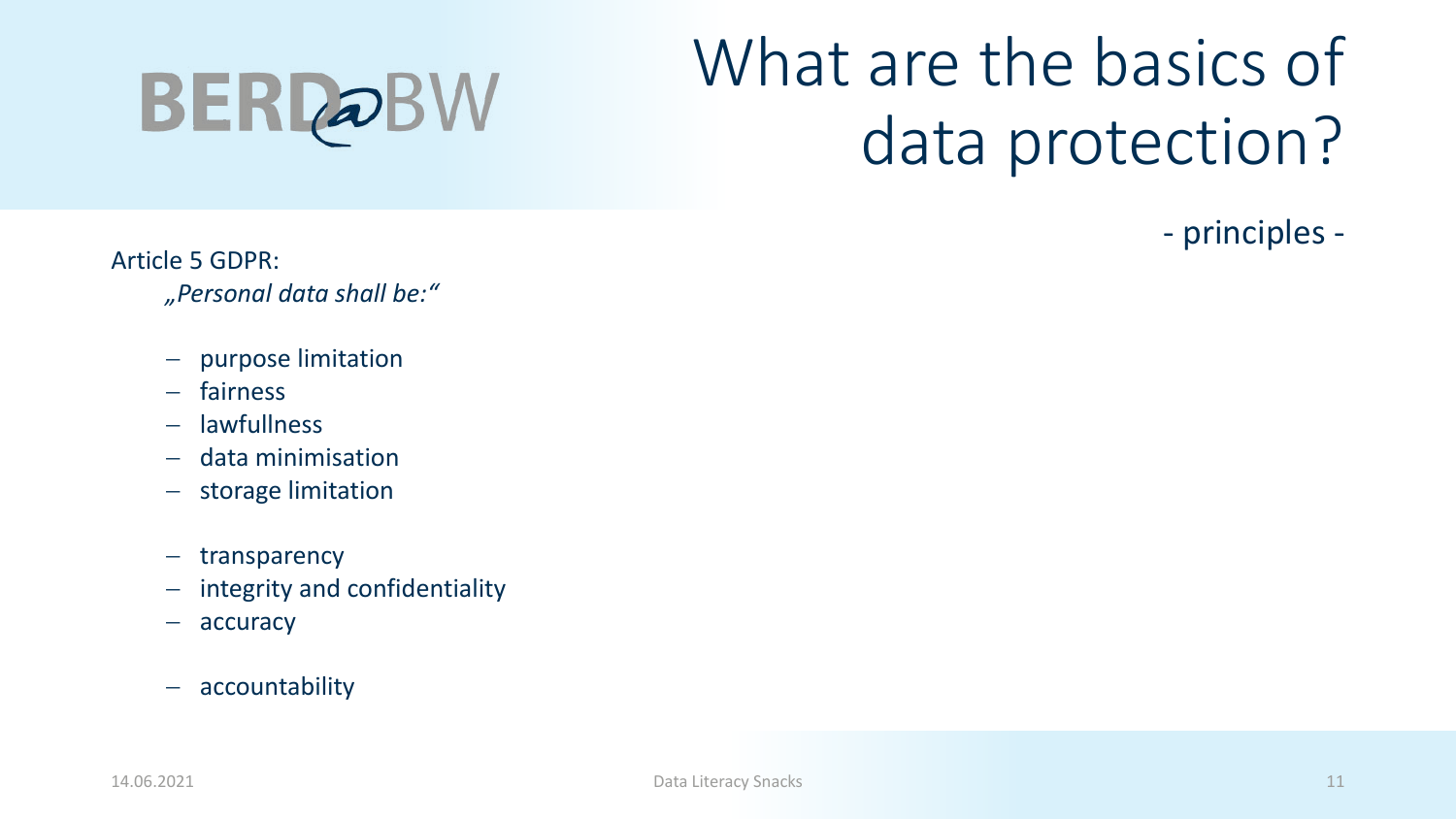

- attempt of classification -

Article 5 GDPR:

*"Personal data shall be:"*

- − purpose limitation
- − fairness
- − lawfullness
- − data minimisation
- − storage limitation
- − transparency
- − integrity and confidentiality
- − accuracy
- − accountability

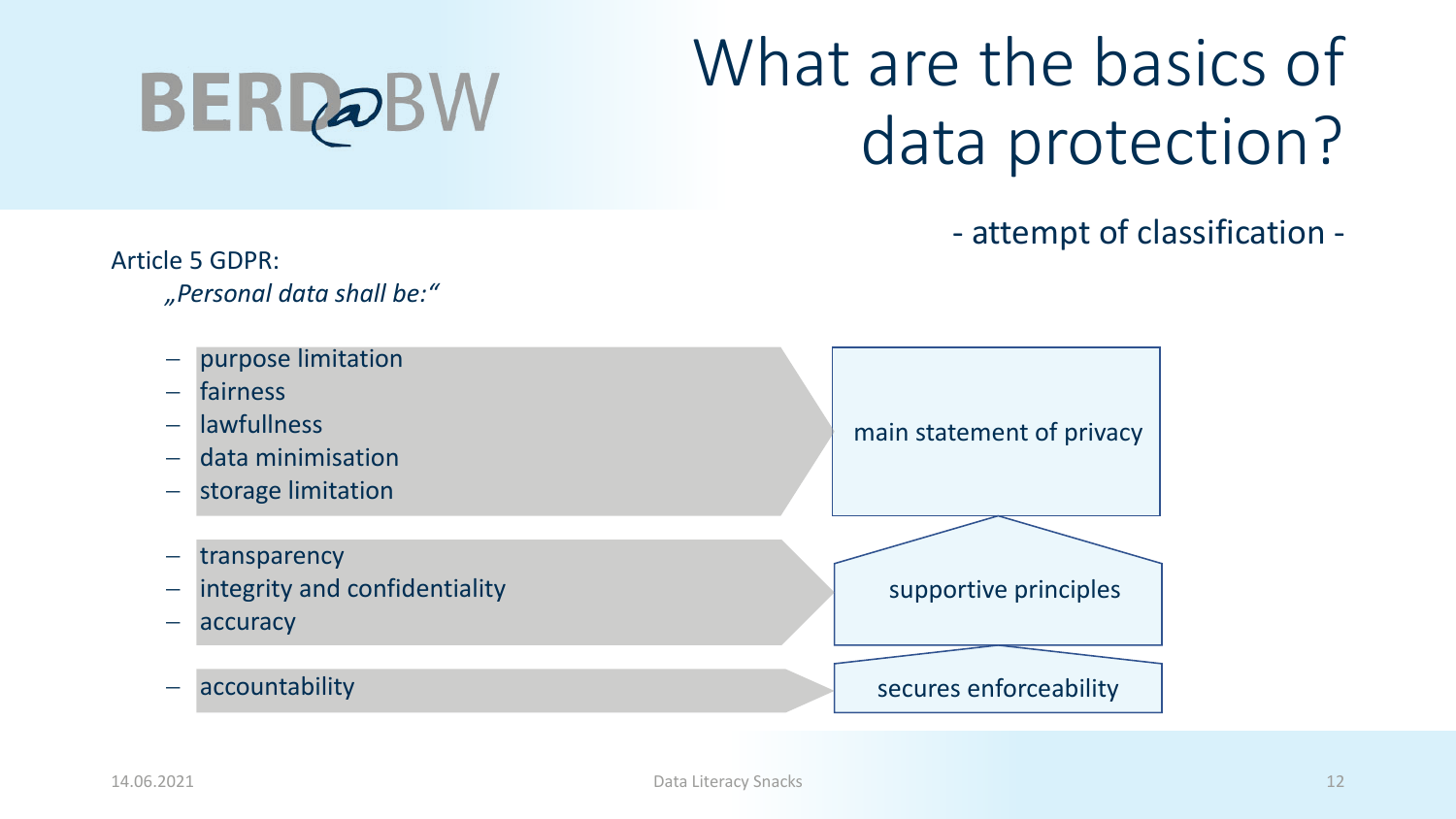

- The different principles -

Article 5 GDPR: *"Personal data shall be:"*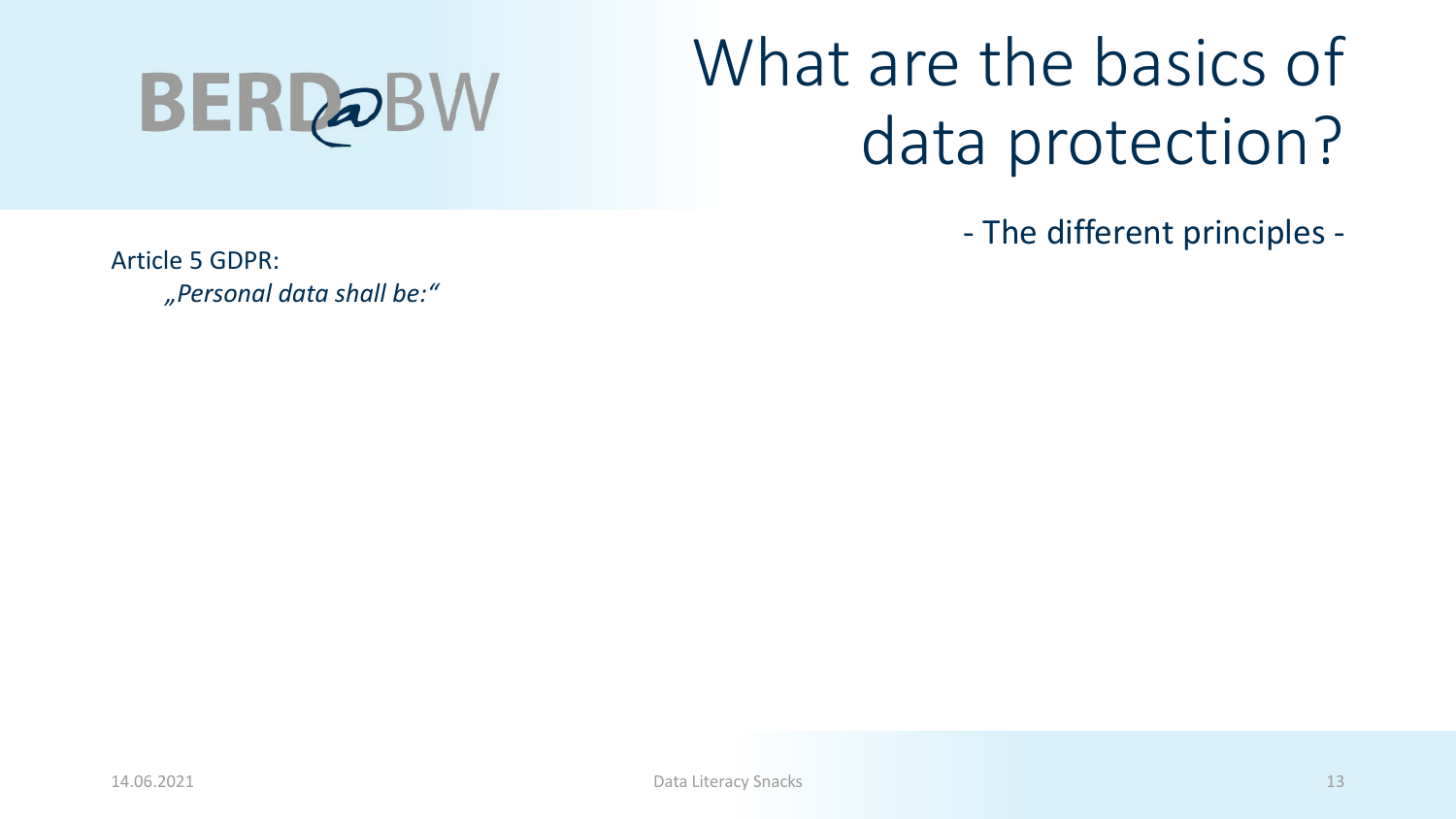#### What are the basics of data protection?

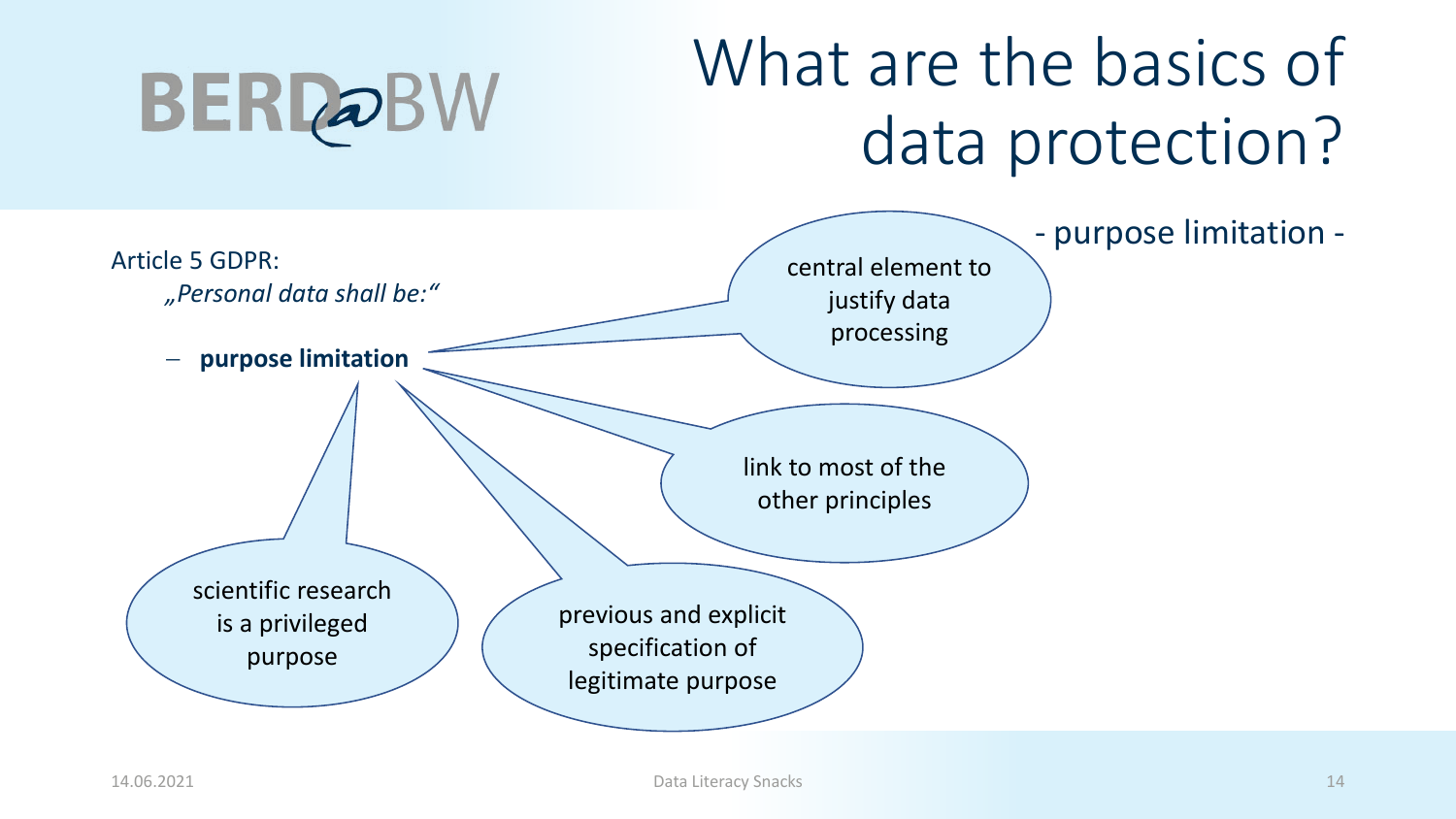

Article 5 GDPR: *"Personal data shall be:"* − purpose limitation <sup>−</sup> **fairness** just balance of interests unequal distribution of power can't be abused

- fairness -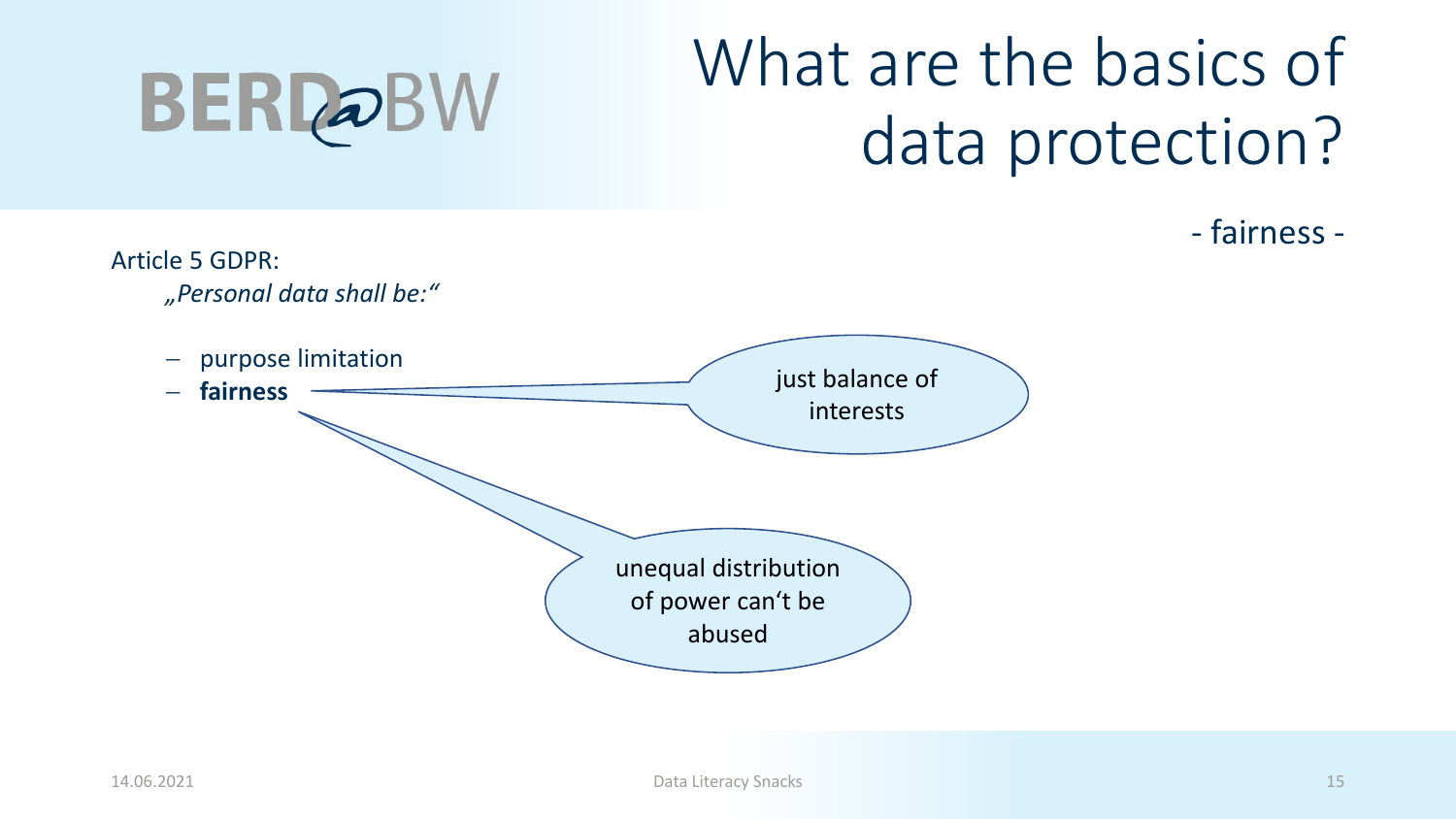### What are the basics of data protection?

- lawfullness -

#### Article 5 GDPR: *"Personal data shall be:"* − purpose limitation − fairness − **lawfullness** federal and state law adds particular legal basis for research purposes

Art. 6 GDPR demands an explicit legal basis for every processing of personal data

Art. 9 GDPR adds further requirements for sensitive data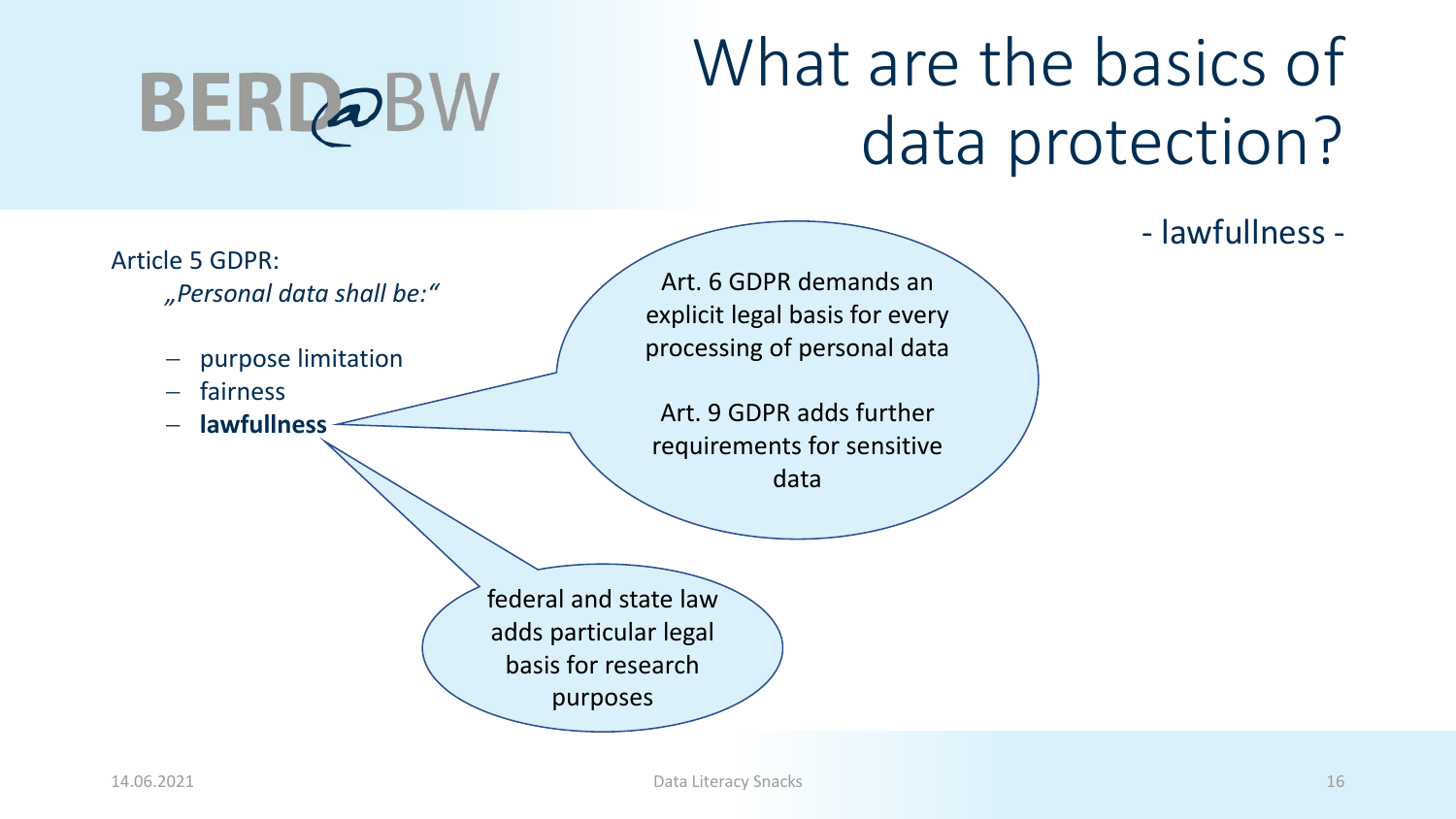

- data minimisation -

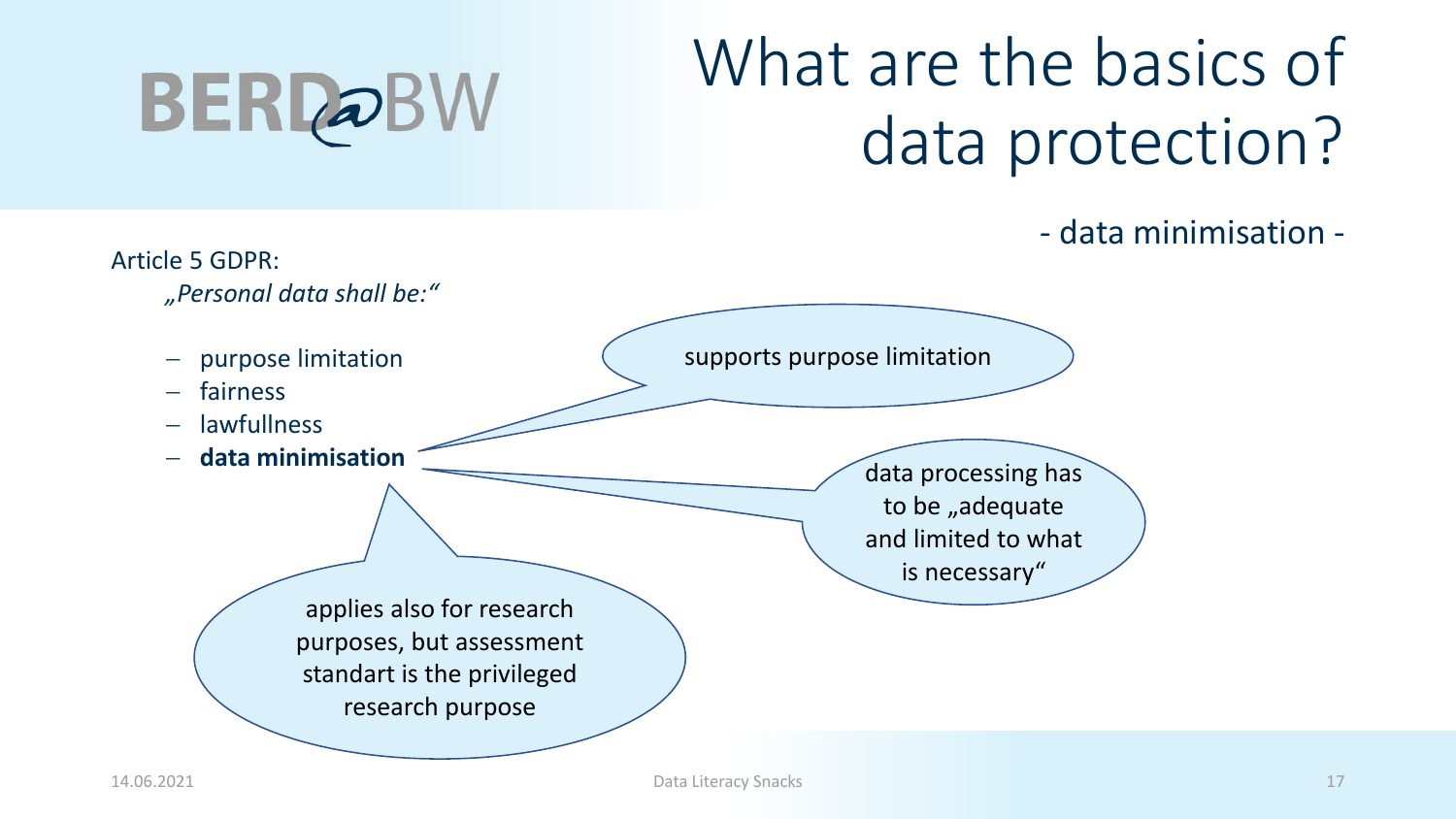#### What are the basics of data protection?

- storage limitation -

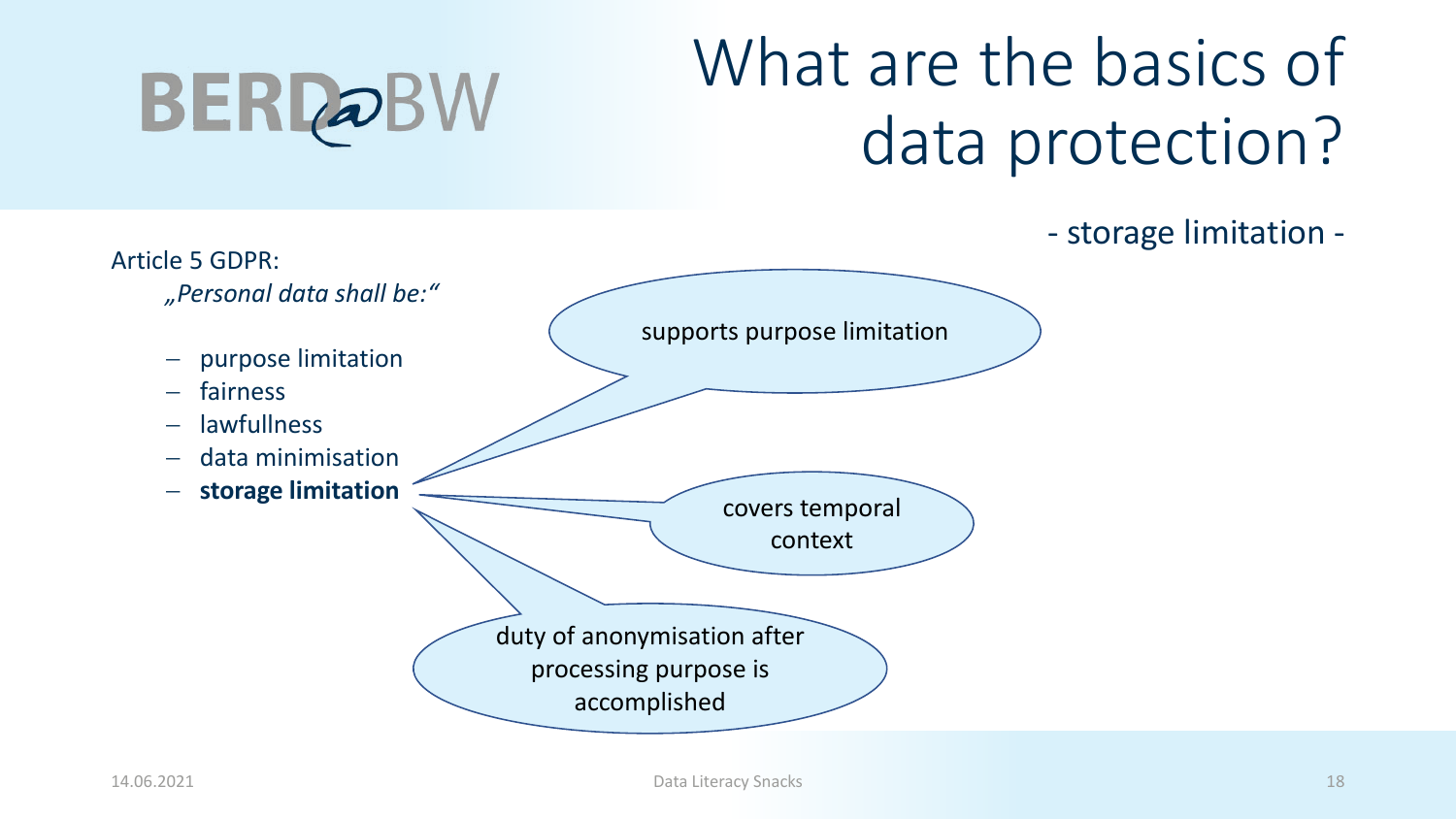#### What are the basics of data protection?

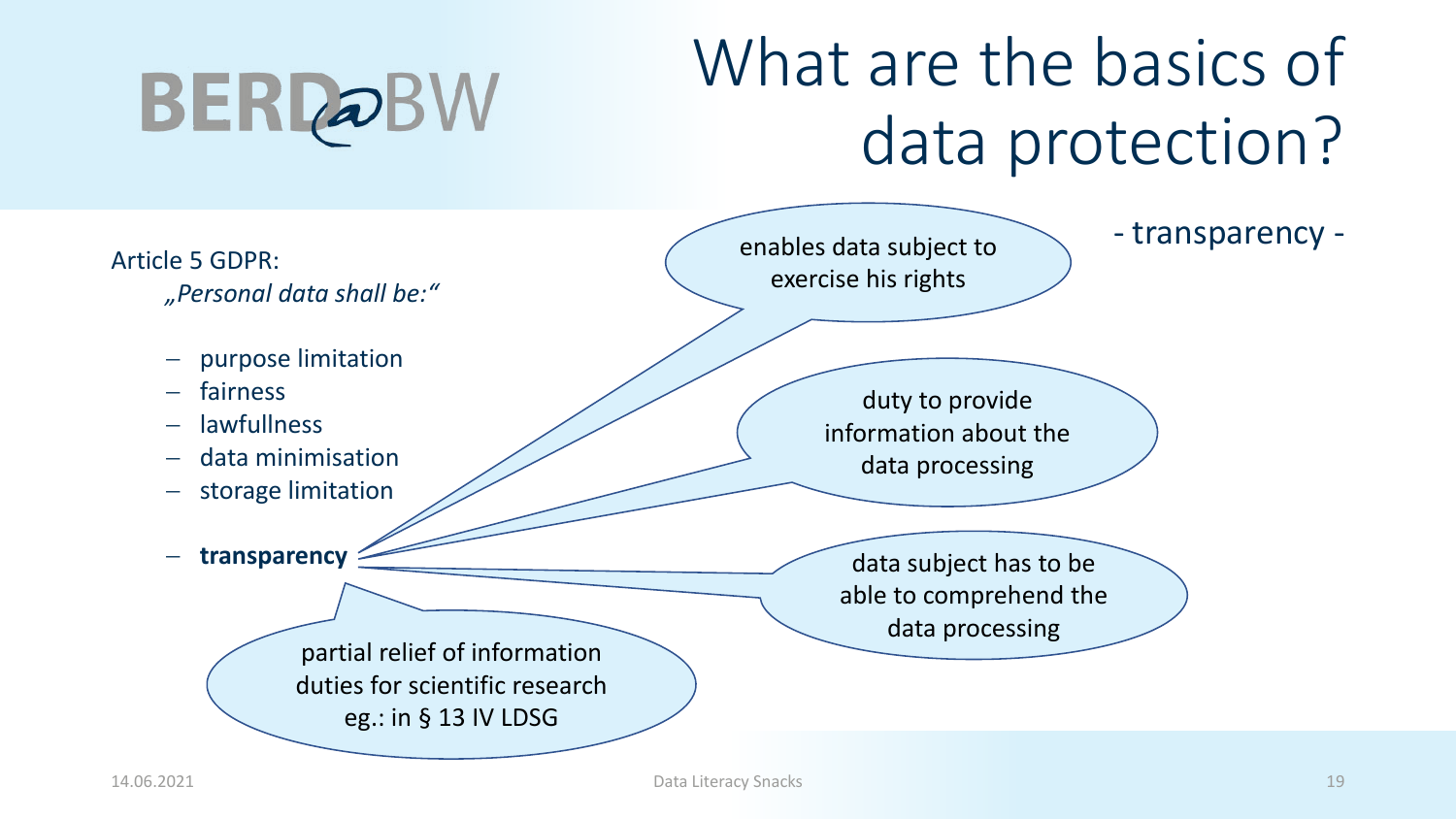## What are the basics of data protection?

- integrity and confidentiality -

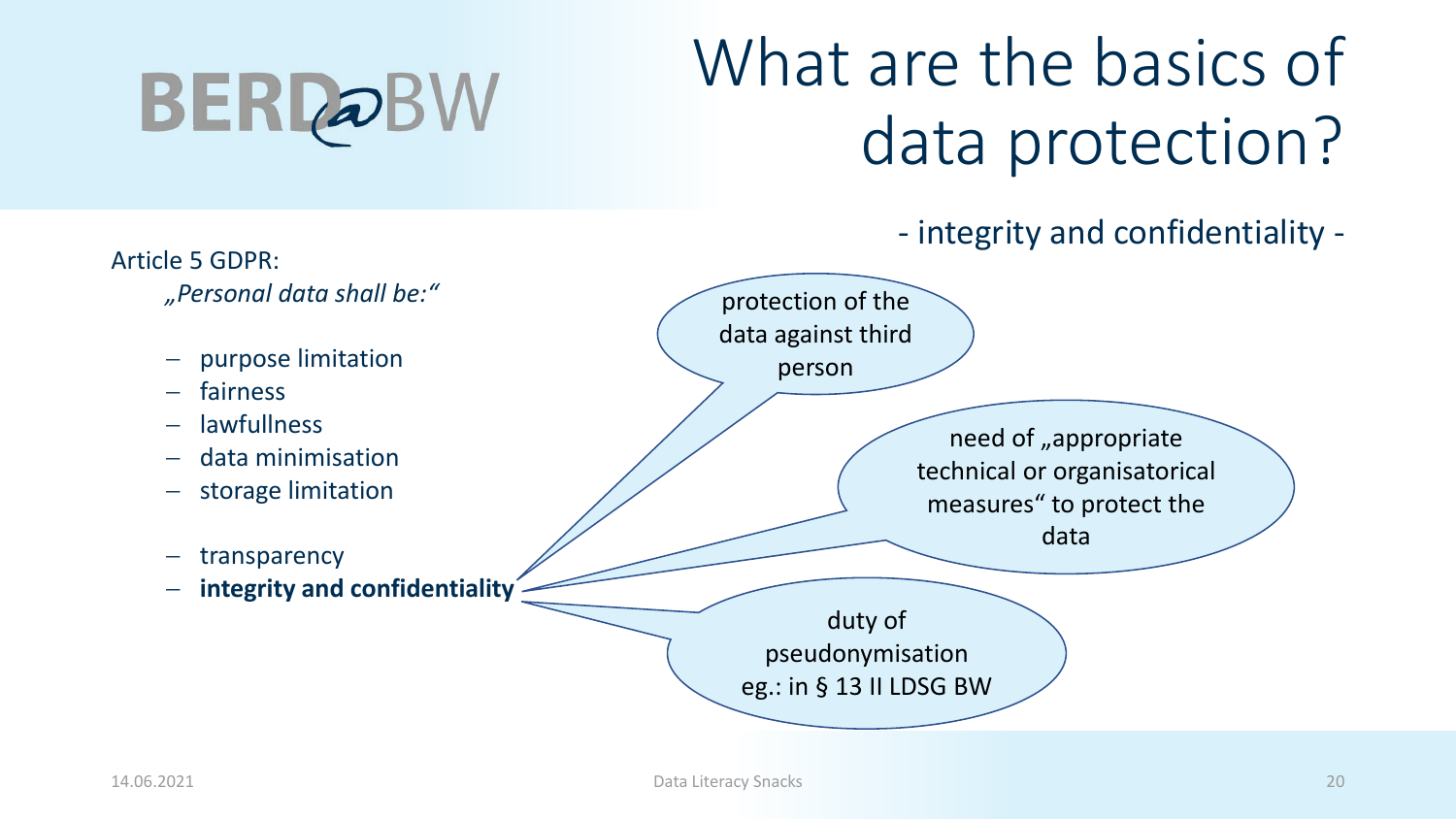

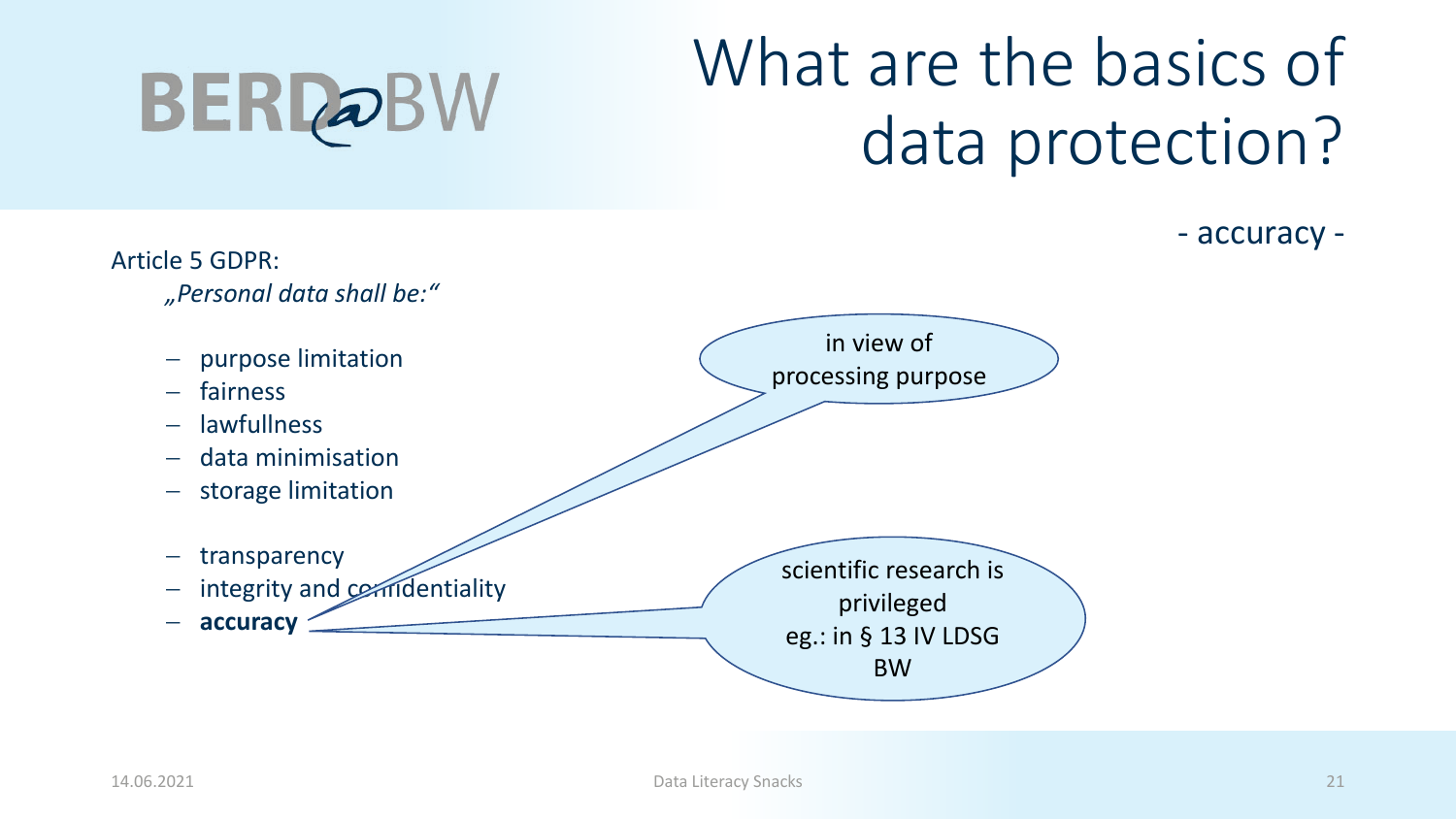

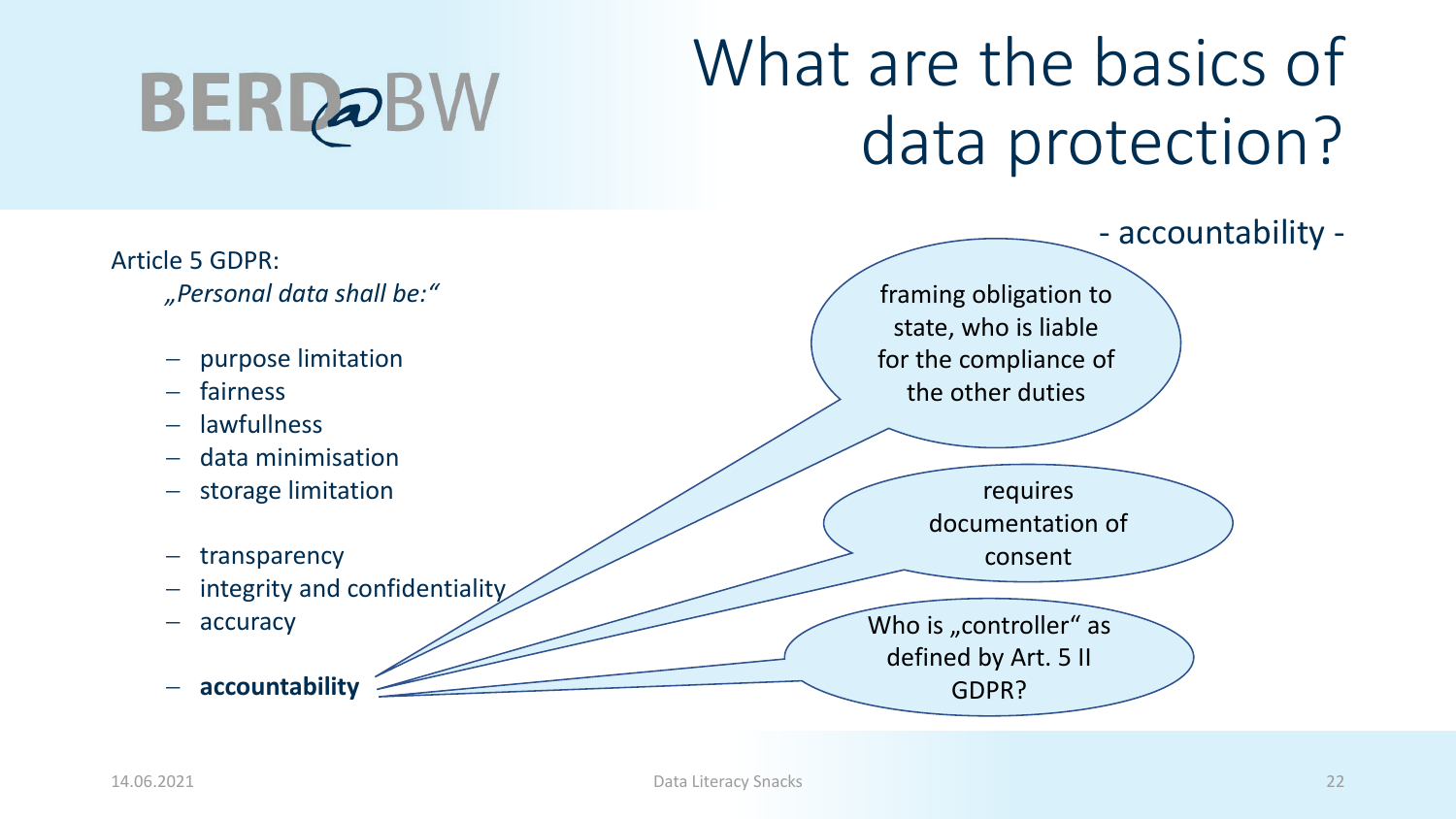#### How do I comply with the GDPR?

- usecase -

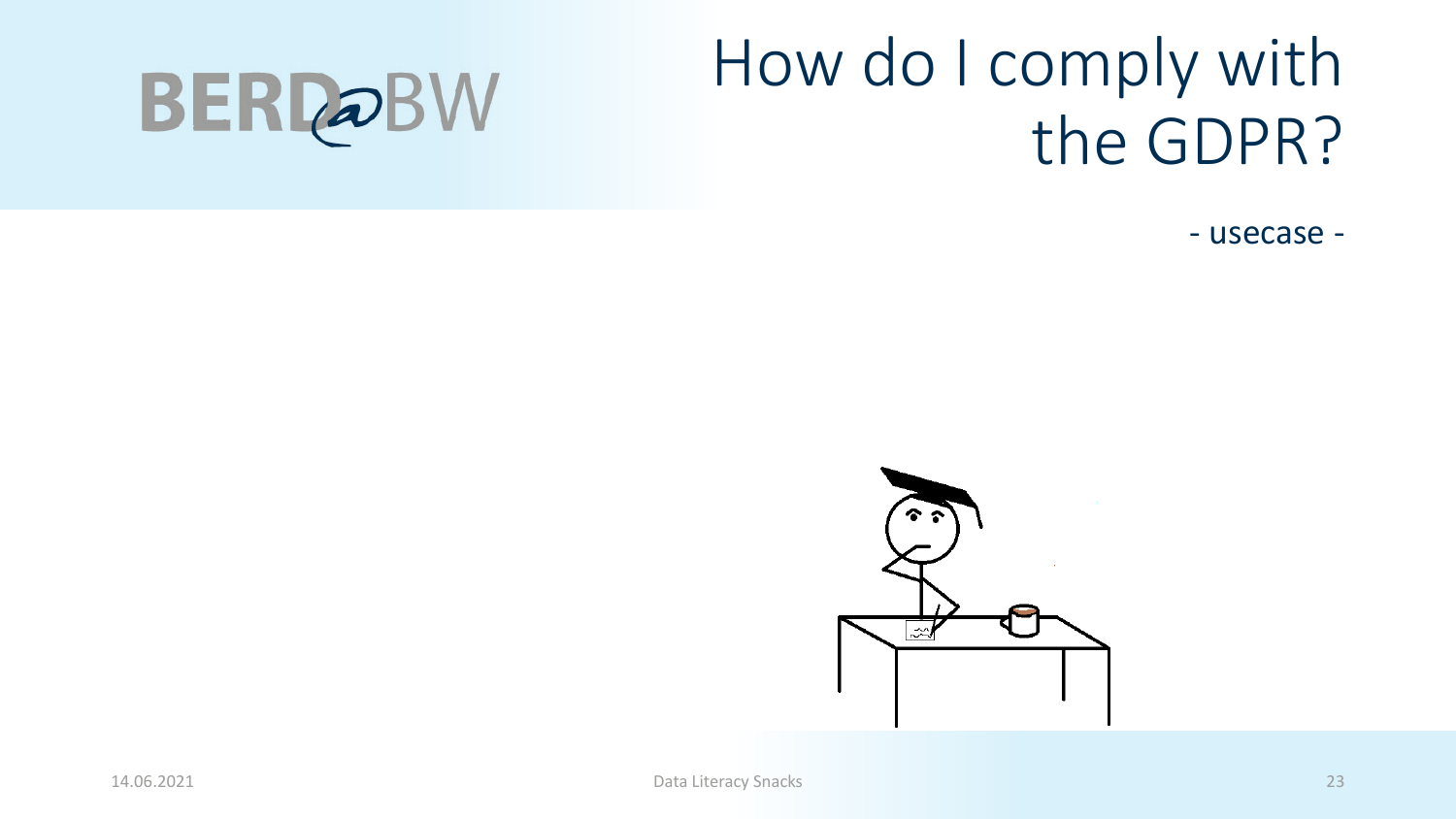#### How do I comply with the GDPR?

- usecase -

*"Nutrition Scientist A wants to do research on preferences of lunchtime snacks among data scientists.*

*For this reason he creates a questionnaire to conduct an online survey for data collection."*

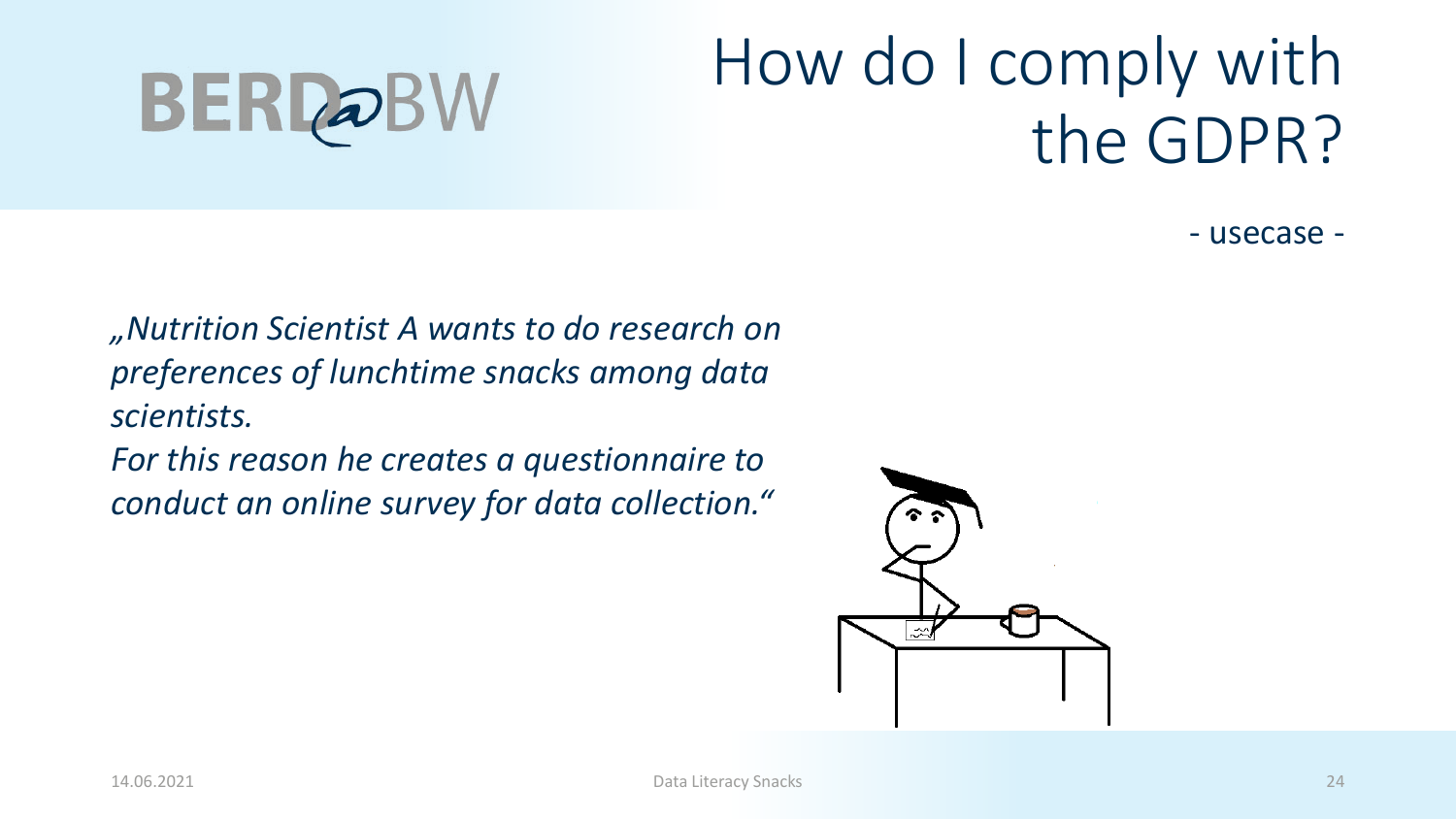**BERDOBW** 



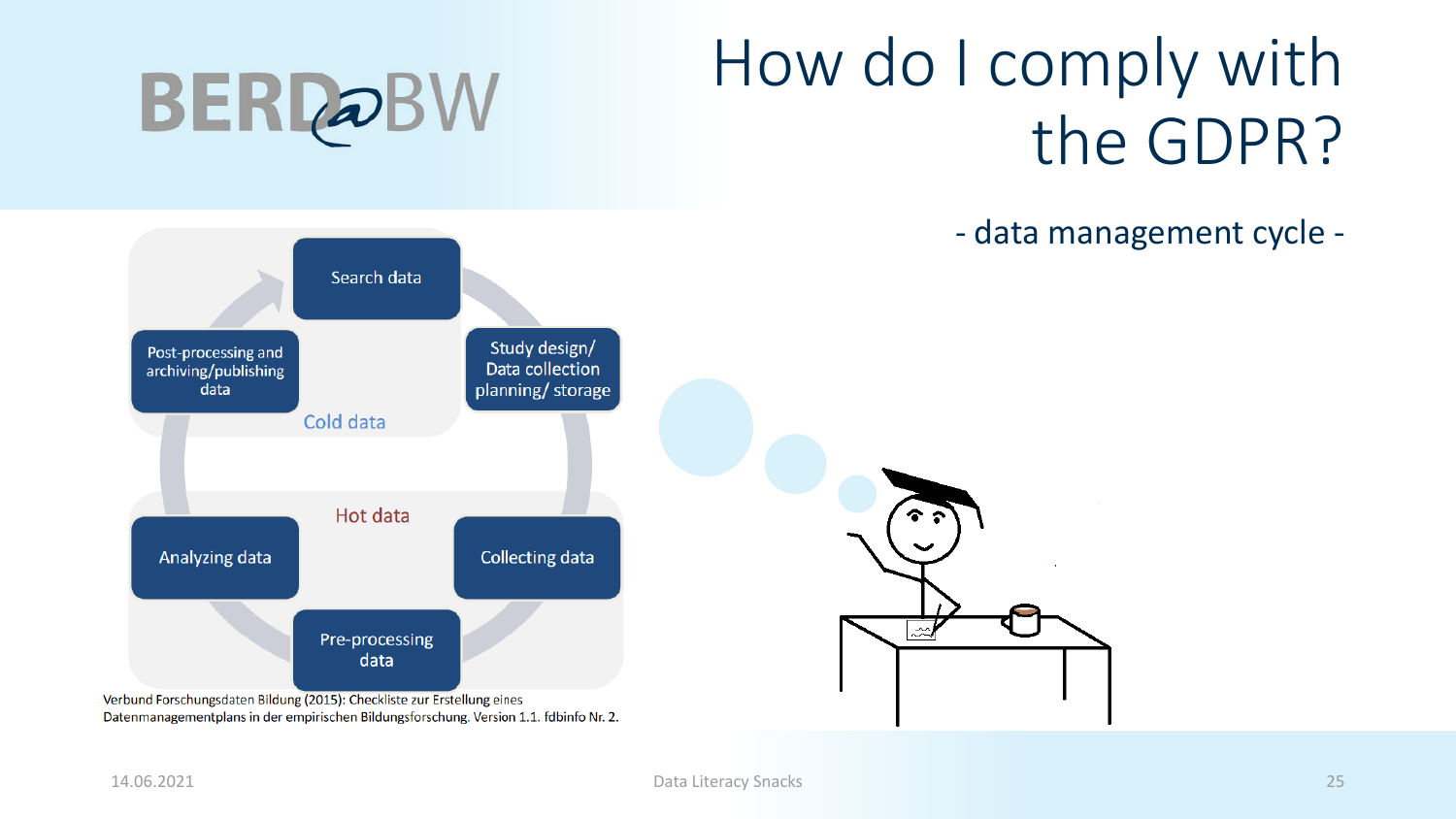#### How do I comply with the GDPR?



Datenmanagementplans in der empirischen Bildungsforschung. Version 1.1. fdbinfo Nr. 2.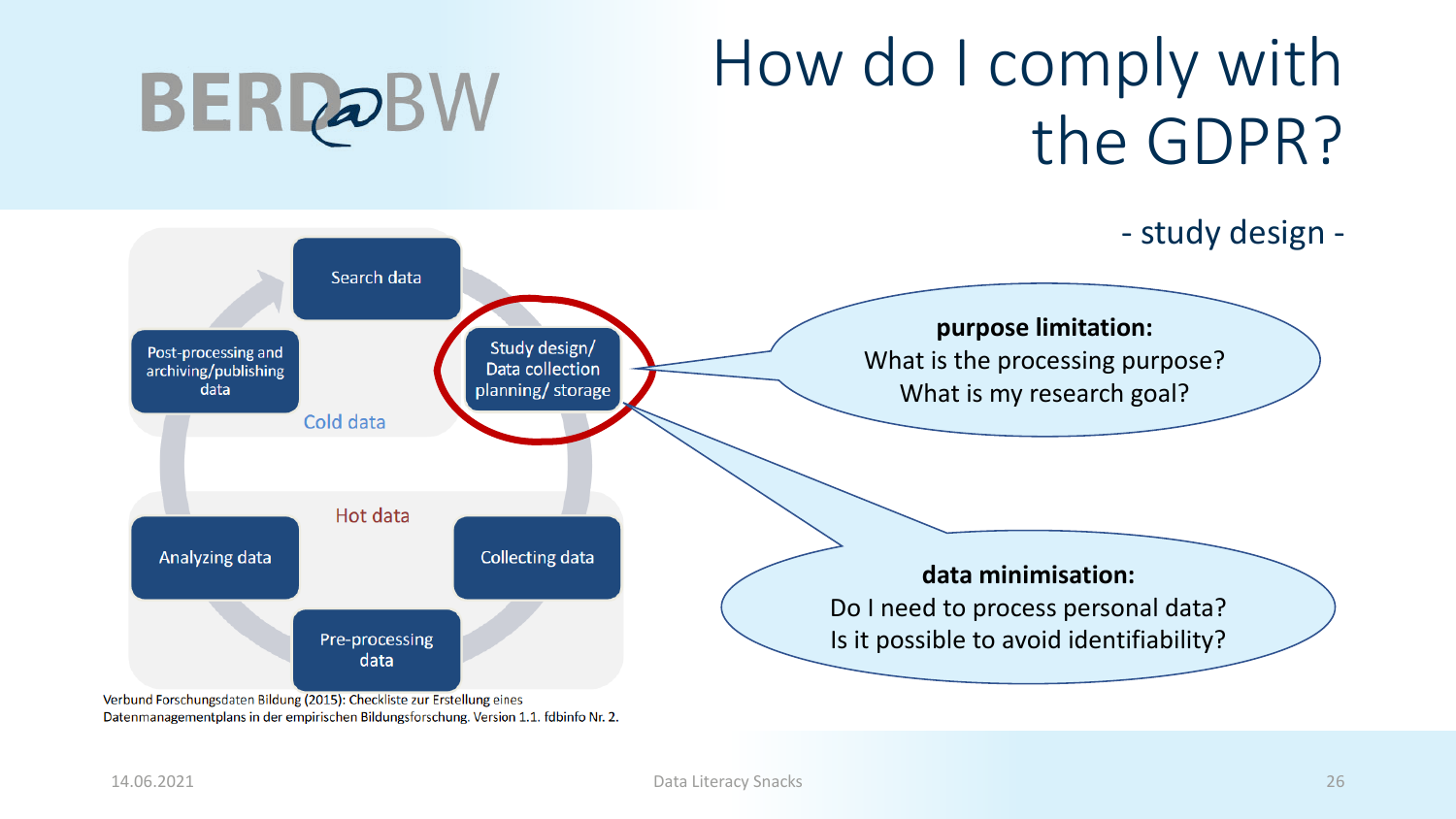

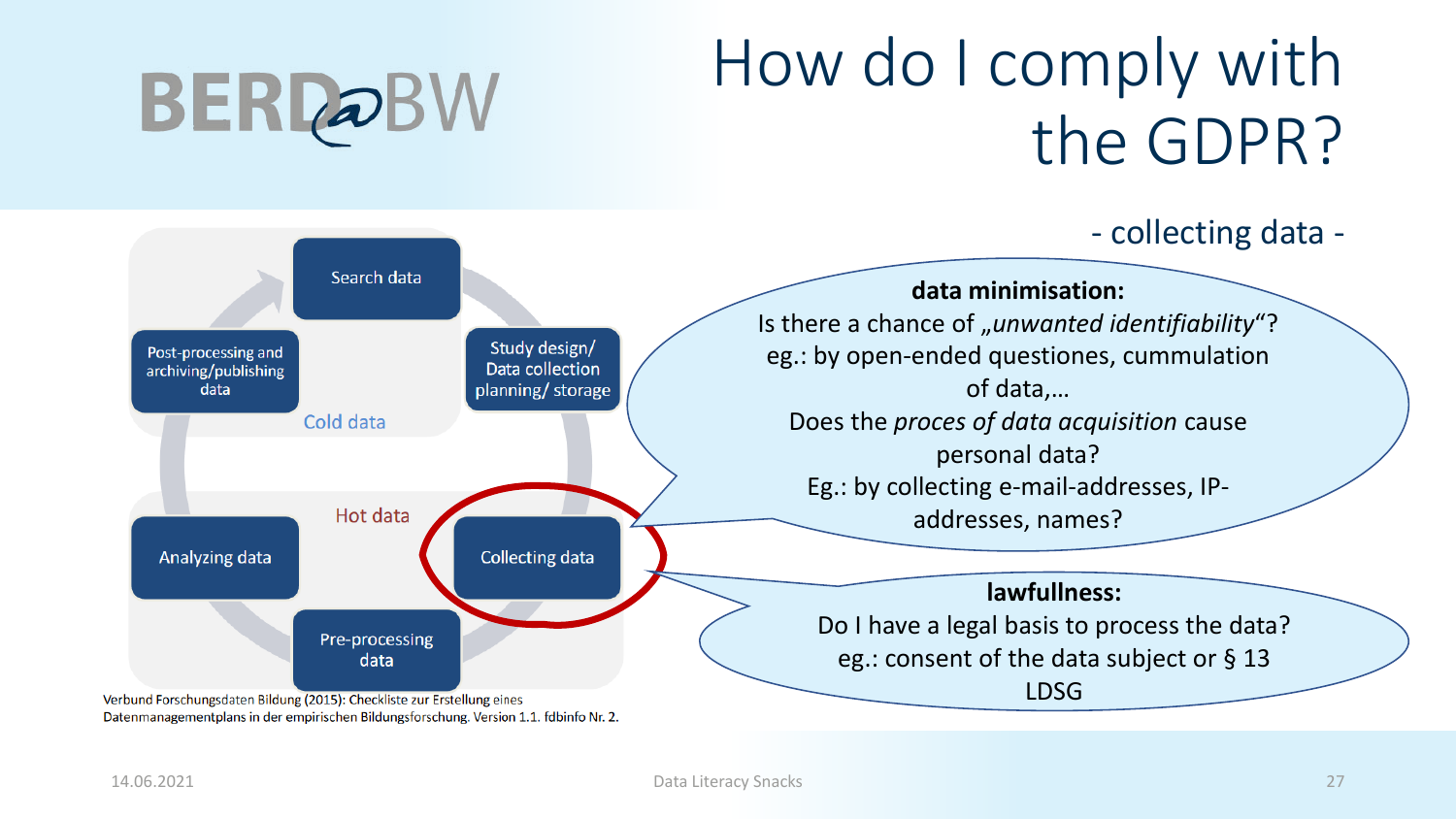



Datenmanagementplans in der empirischen Bildungsforschung. Version 1.1. fdbinfo Nr. 2.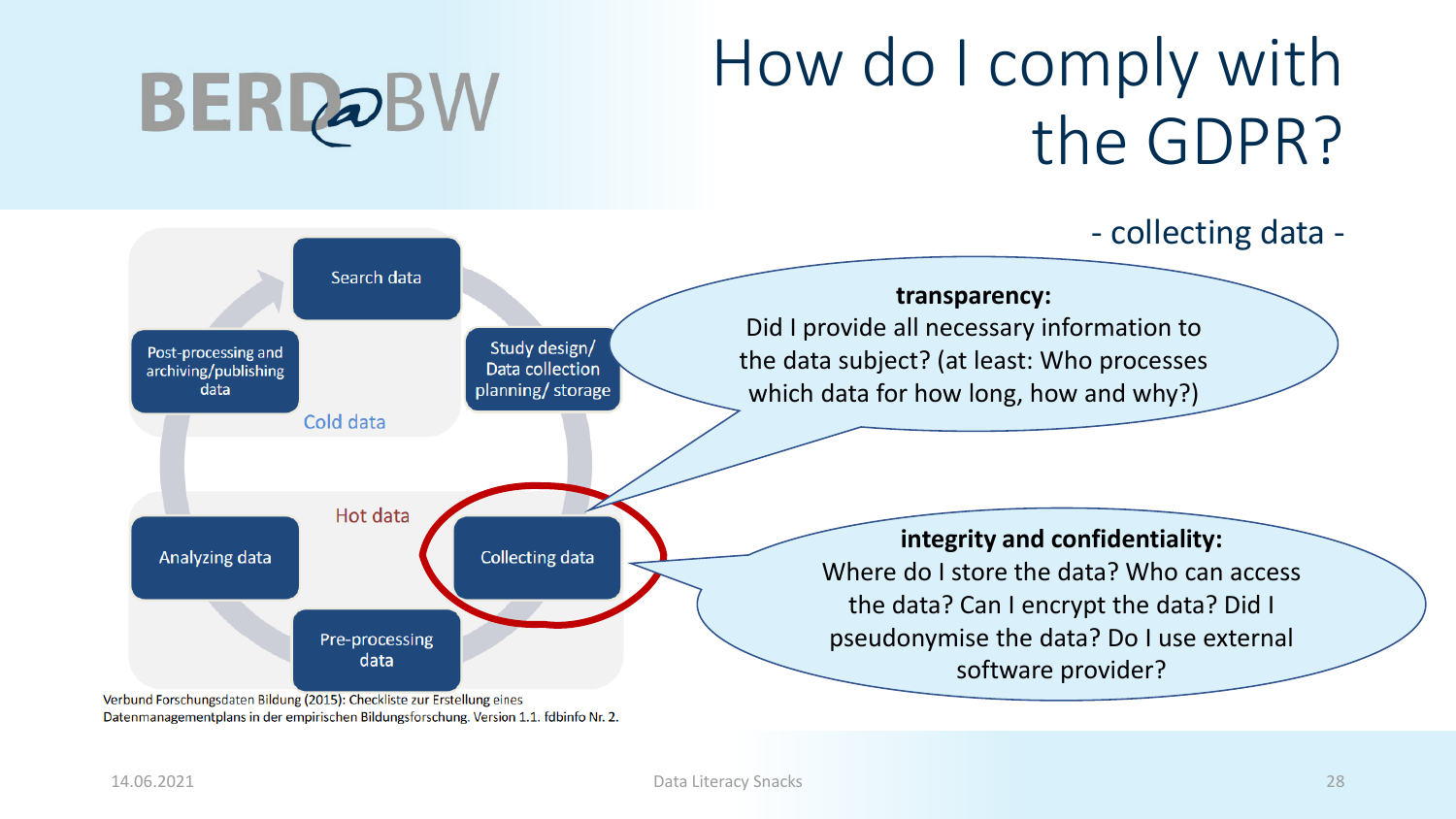

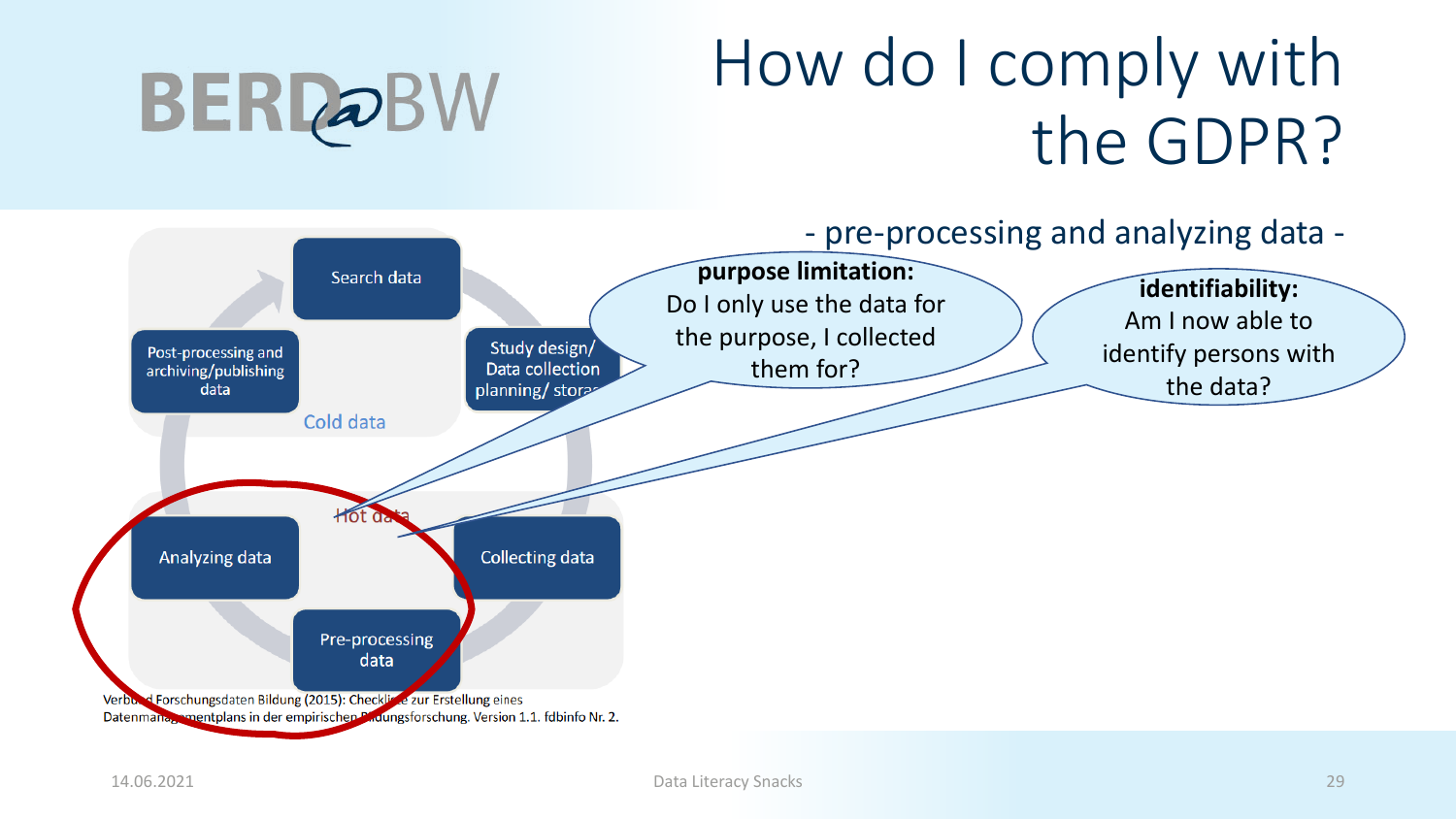

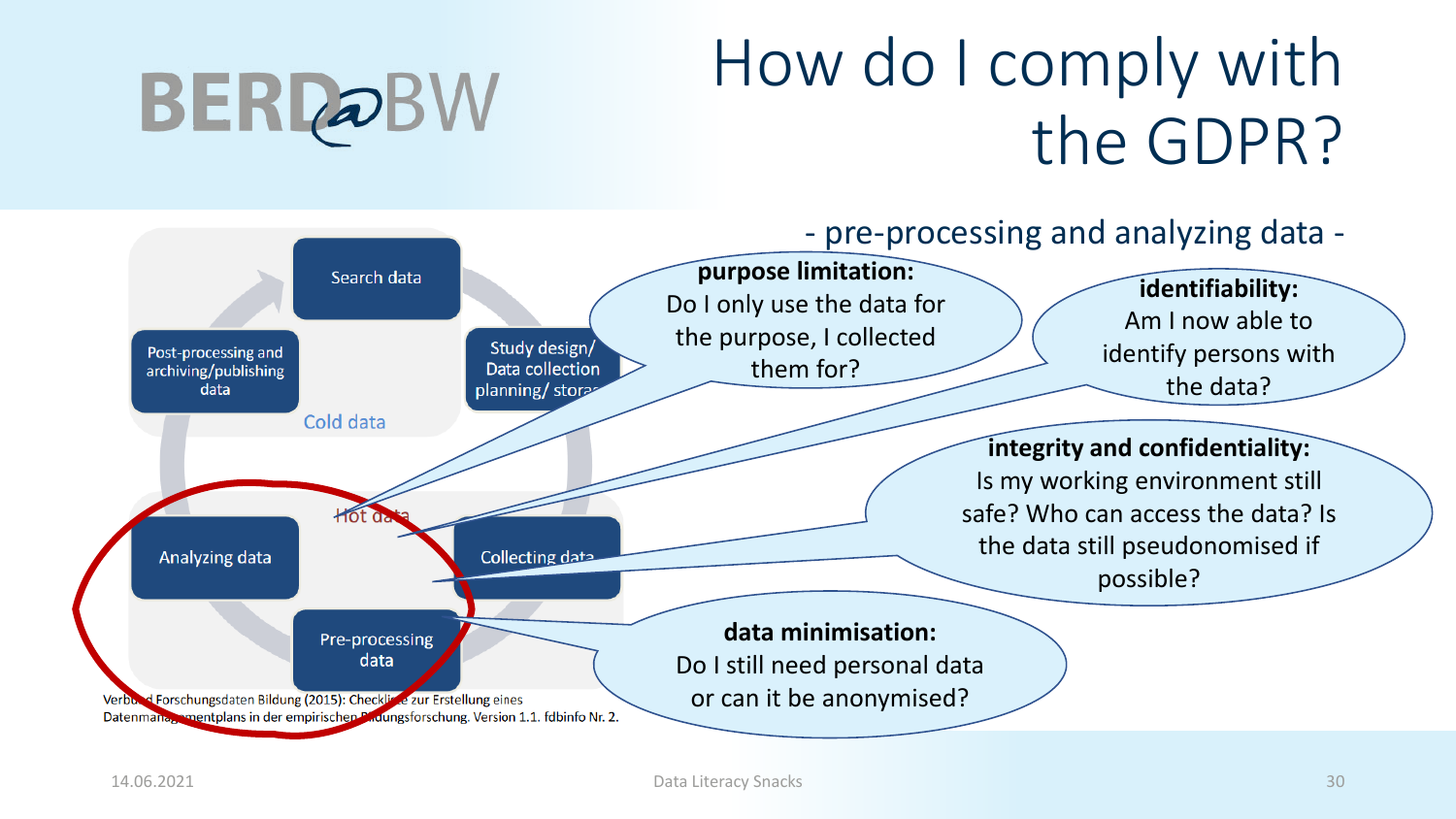



Verbund Forschungsdaten Bildung (2015): Checkliste zur Erstellung eines Datenmanagementplans in der empirischen Bildungsforschung. Version 1.1. fdbinfo Nr. 2.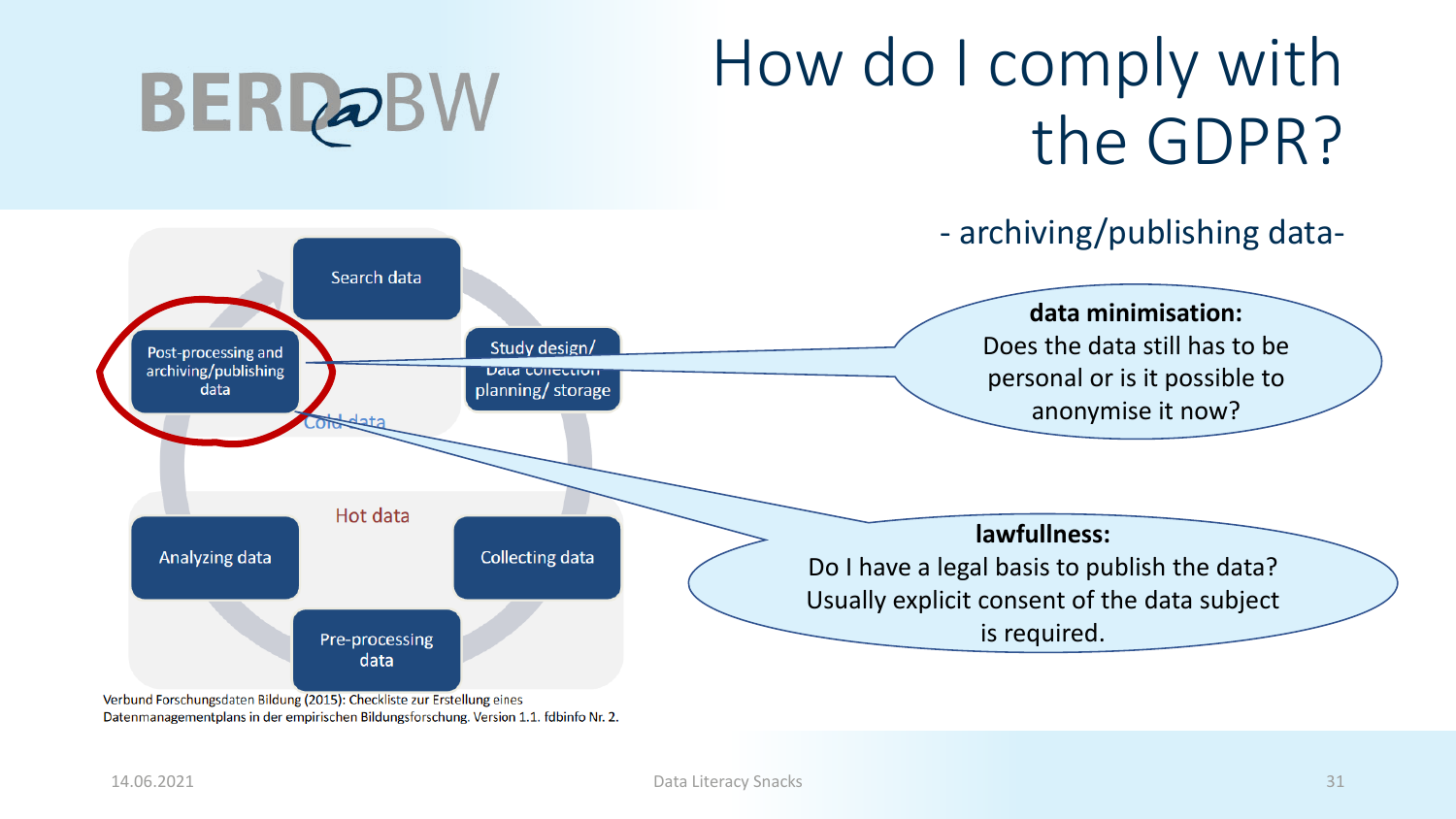

#### Takeaway messages

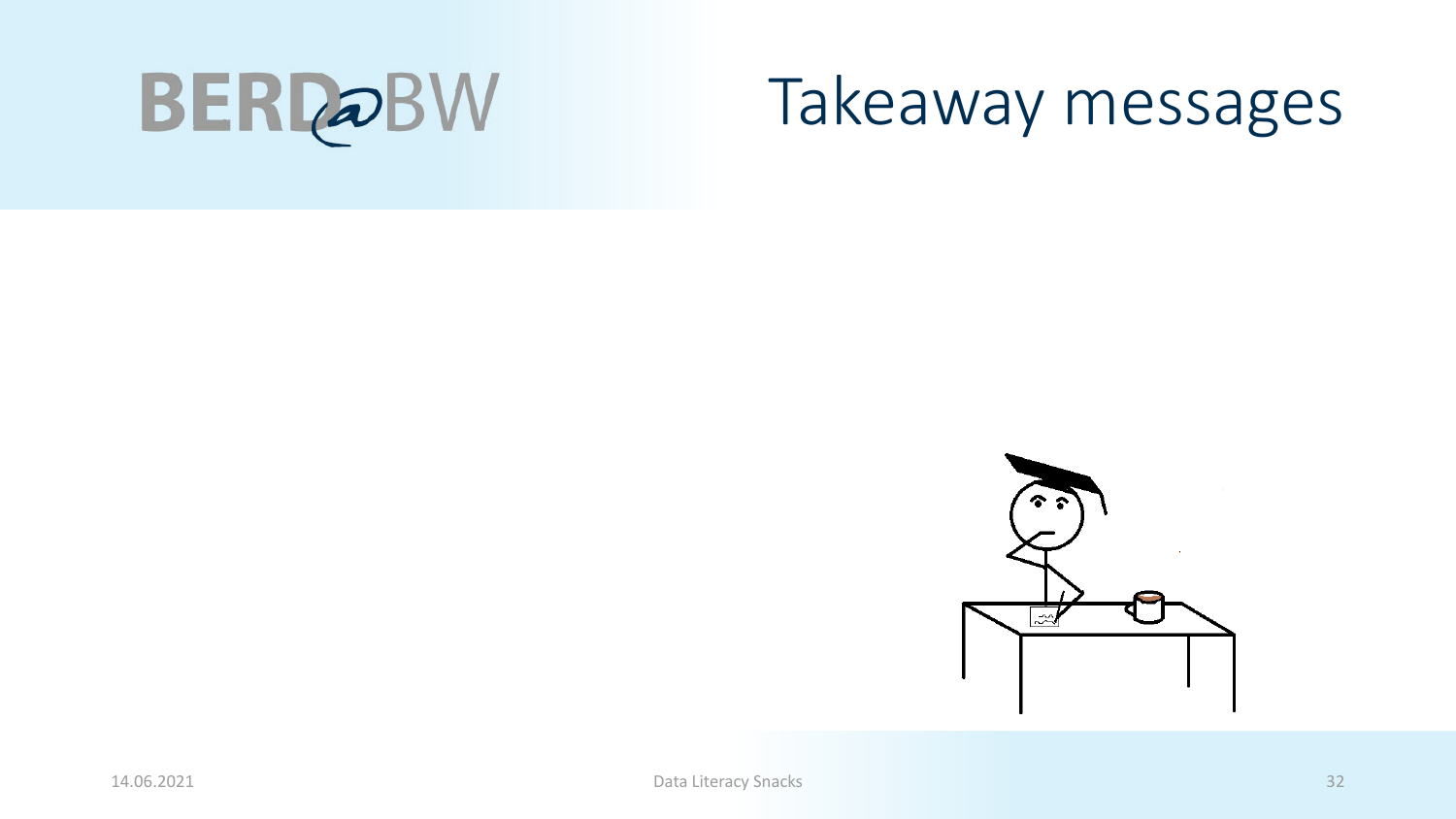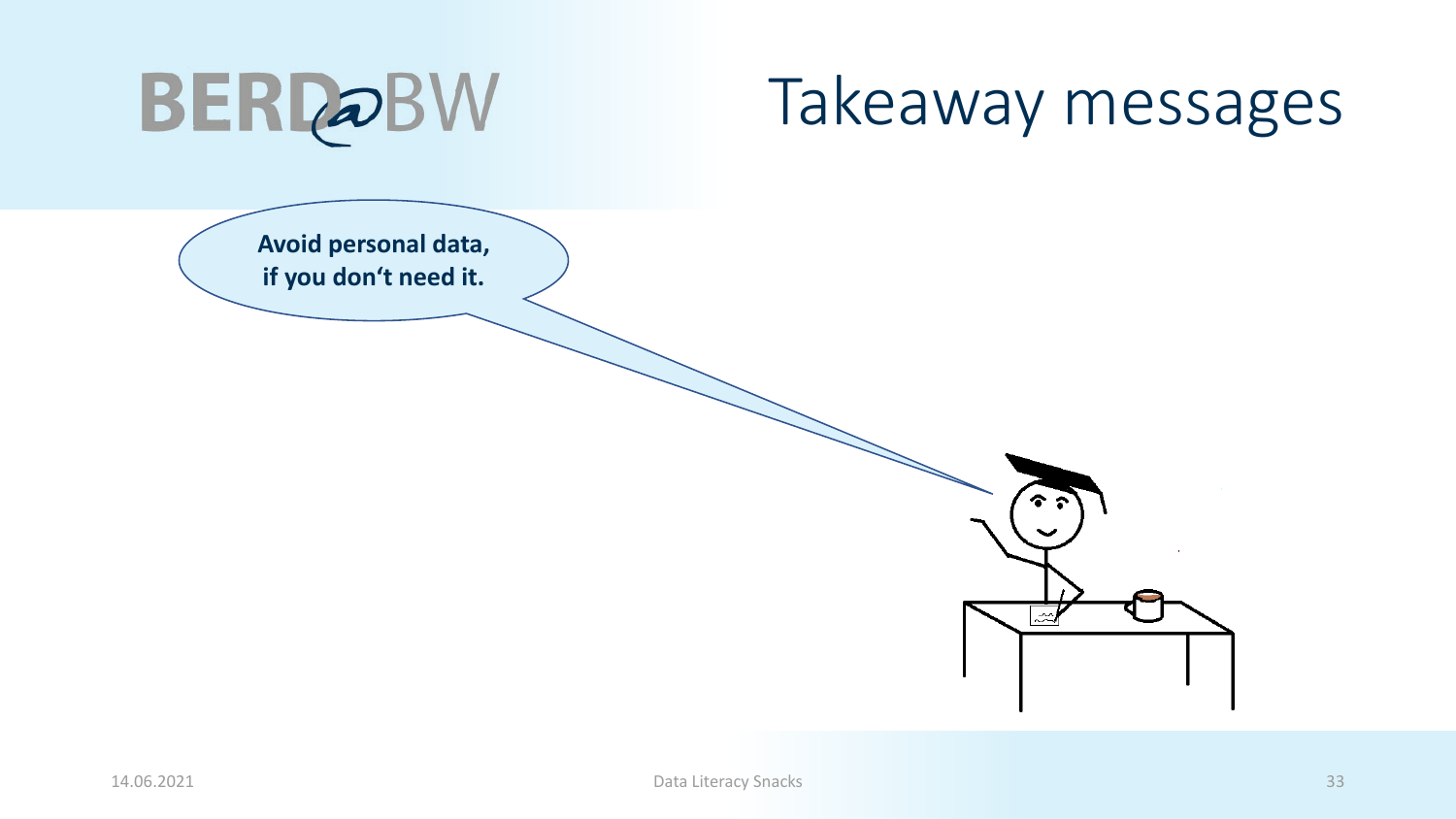| <b>BERDOBW</b>                                | Takeaway messages                                                               |
|-----------------------------------------------|---------------------------------------------------------------------------------|
| Avoid personal data,<br>if you don't need it. | Be aware of "unwanted<br>identifiability".<br>うよう ふくしょう ふくしゅう<br>$\tilde{\sim}$ |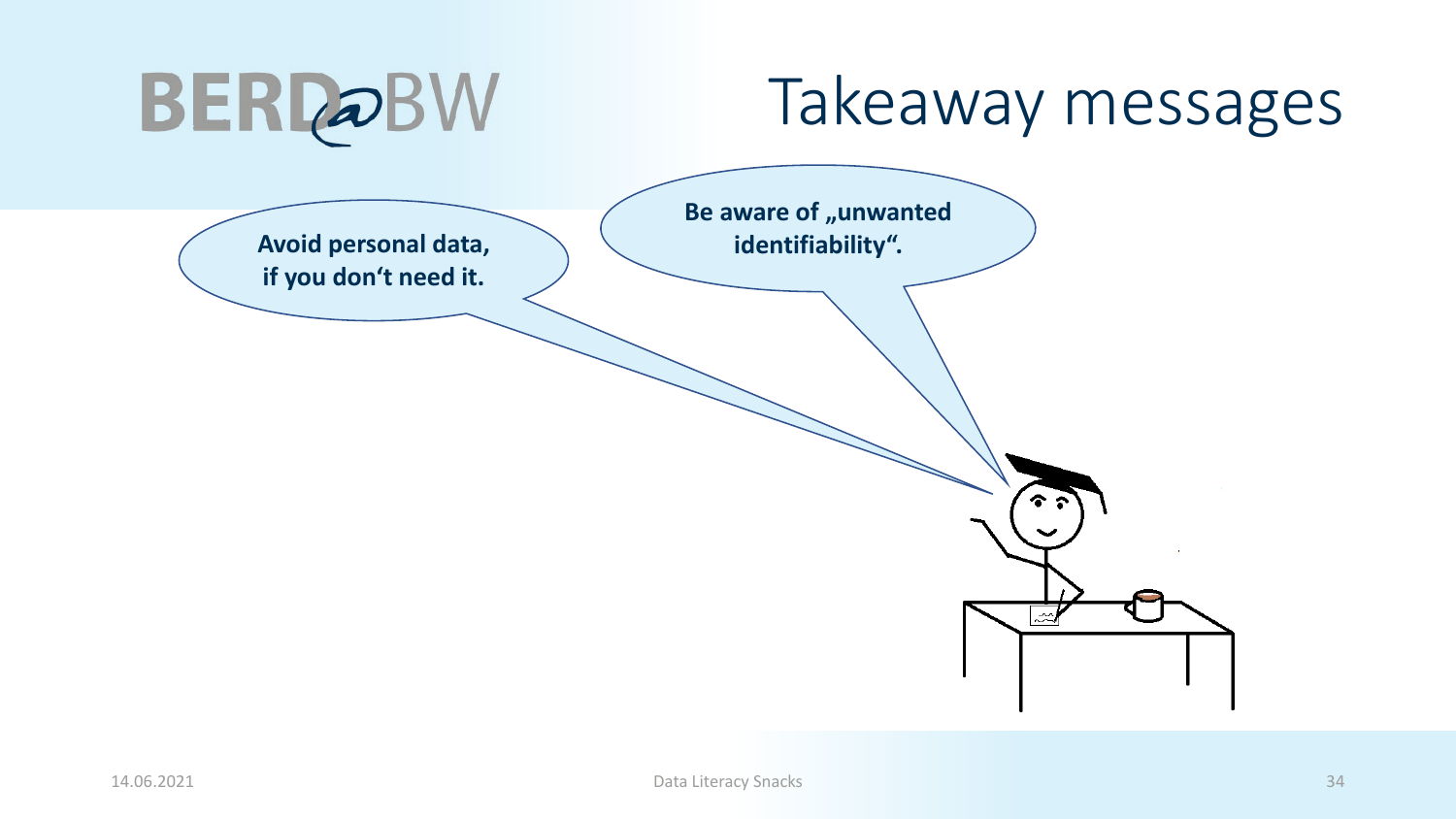| <b>BERDOBW</b>                                | Takeaway messages                                                                                                                                              |
|-----------------------------------------------|----------------------------------------------------------------------------------------------------------------------------------------------------------------|
| Avoid personal data,<br>if you don't need it. | Be aware of "unwanted<br>identifiability".<br><b>Constantly check, if</b><br>your data is<br>pesudonymised or<br>can be anonymised.<br><b>ふとう</b><br>$\approx$ |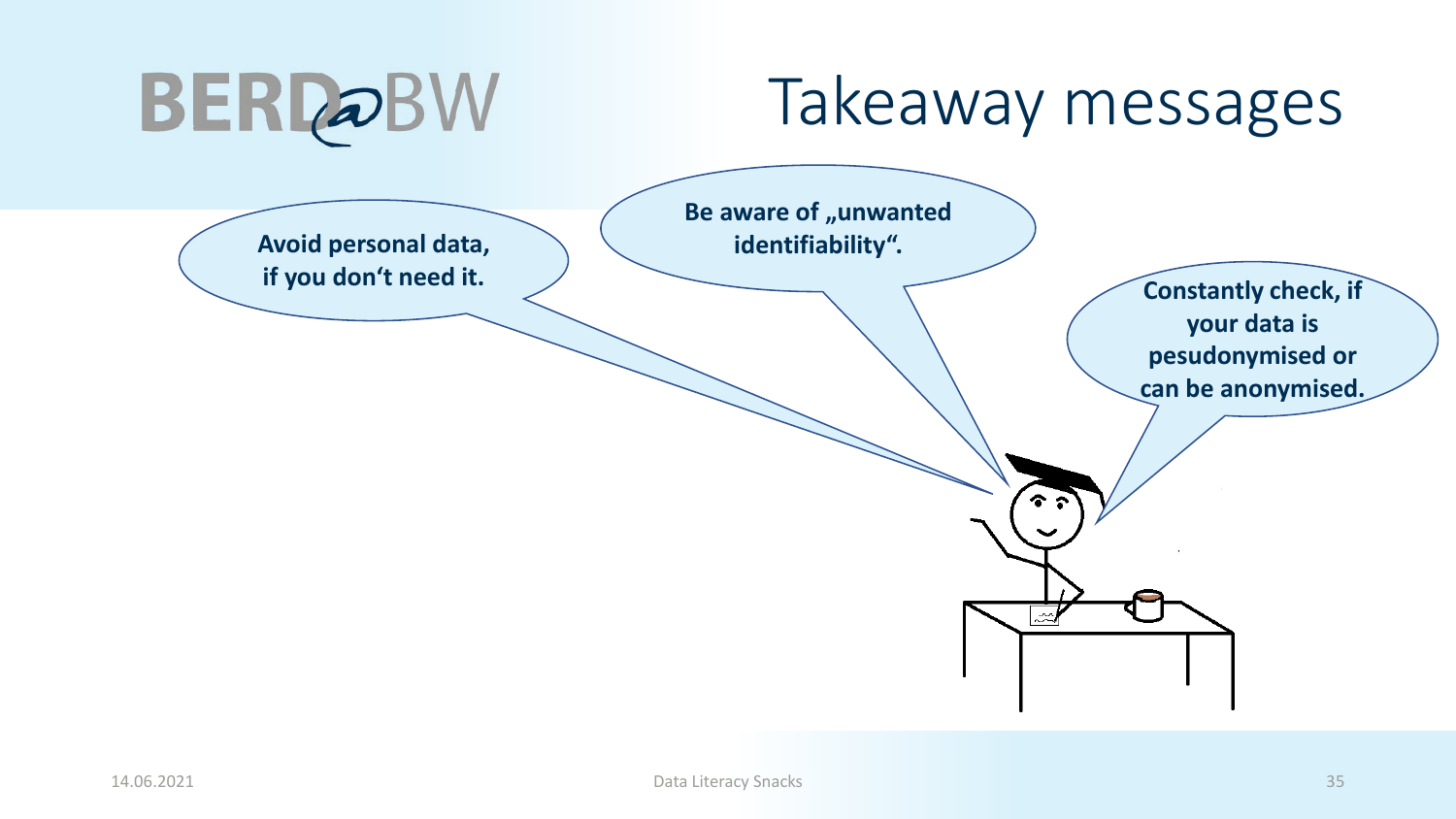| <b>BERDOBW</b>                                                                                                                                   | Takeaway messages                                                                                                                                              |
|--------------------------------------------------------------------------------------------------------------------------------------------------|----------------------------------------------------------------------------------------------------------------------------------------------------------------|
| Avoid personal data,<br>if you don't need it.<br>If you need to process<br>personal data make<br>sure to do it in a safe<br>working environment. | Be aware of "unwanted<br>identifiability".<br><b>Constantly check, if</b><br>your data is<br>pesudonymised or<br>can be anonymised.<br><b>よとも</b><br>$\approx$ |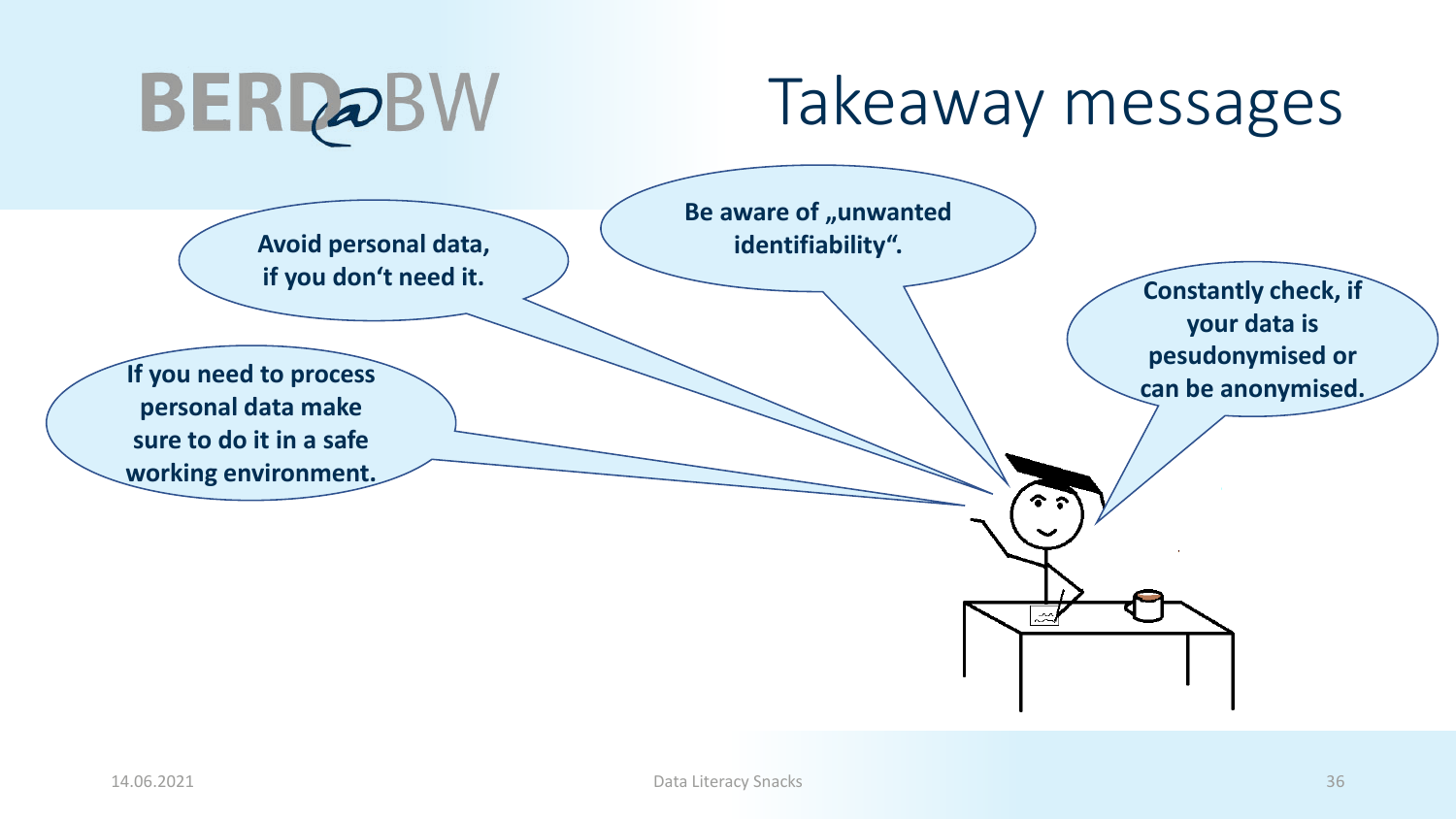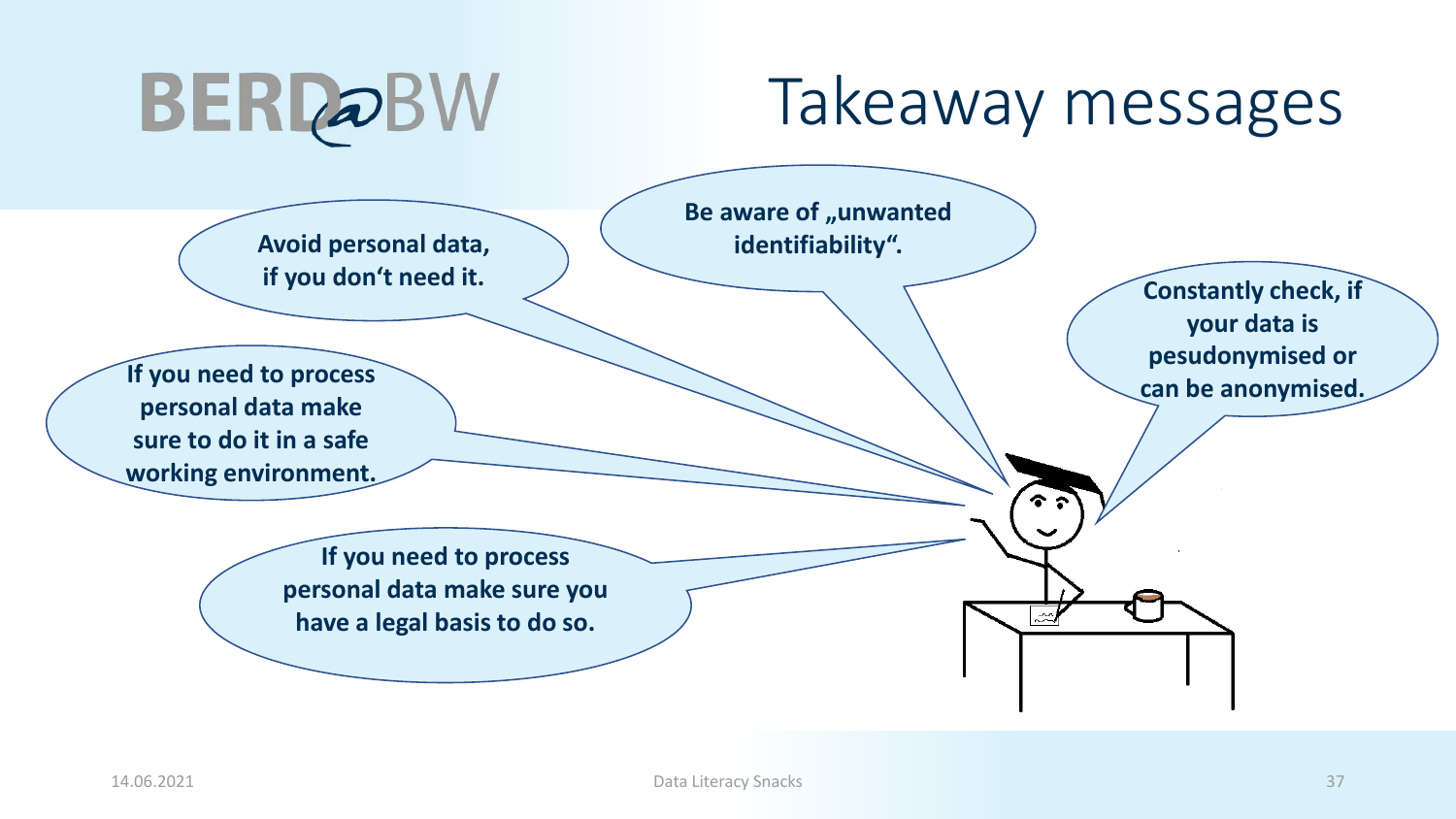Please send us your questions about data protection in research data managment at [info@berd-bw.de](mailto:kontakt@berd-bw.de) …



FAQs

- on our own behalf-



…and check iVA at [www.berd-bw.de/iva/](http://www.berd-bw.de/iva/)